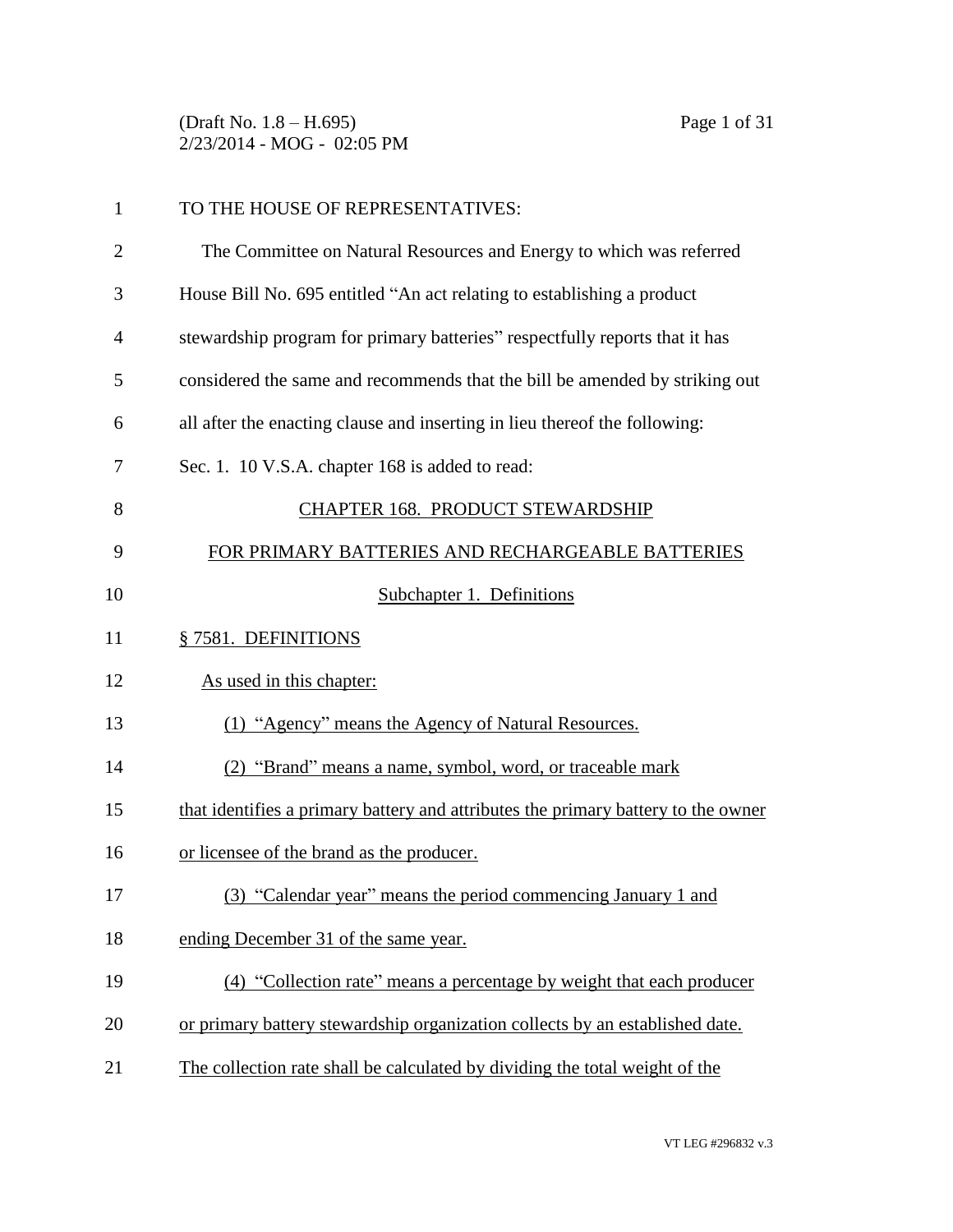(Draft No. 1.8 – H.695) Page 2 of 31 2/23/2014 - MOG - 02:05 PM

| $\mathbf{1}$   | primary batteries that are collected during a calendar year by the average      |
|----------------|---------------------------------------------------------------------------------|
| $\mathbf{2}$   | annual weight of primary batteries that were estimated to have been sold in the |
| 3              | State by participating producers during the previous three calendar years.      |
| $\overline{4}$ | Estimates of primary batteries sold in the State may be based on a reasonable   |
| 5              | pro rata calculation based on national sales.                                   |
| 6              | (5) "Consumer" means any person who presents or delivers any number             |
| 7              | of primary batteries to a collection facility that is included in an approved   |
| 8              | primary battery stewardship plan.                                               |
| 9              | (6) "Consumer product" means any product that is regularly used or              |
| 10             | purchased to be used for personal, family, or household purposes. "Consumer     |
| 11             | product" shall not mean a product primarily used or purchased for industrial or |
| 12             | business use.                                                                   |
| 13             | (7) "Discarded primary battery" means a primary battery that is no              |
| 14             | longer used for its manufactured purpose.                                       |
| 15             | (8) "Easily removable" means readily detachable by a person without             |
| 16             | the use of tools or with the use of common household tools.                     |
| 17             | (9) "Participate" means to appoint a primary battery stewardship                |
| 18             | organization or rechargeable battery stewardship organization to operate on     |
| 19             | behalf of oneself and to have that appointment accepted by the stewardship      |
| 20             | organization.                                                                   |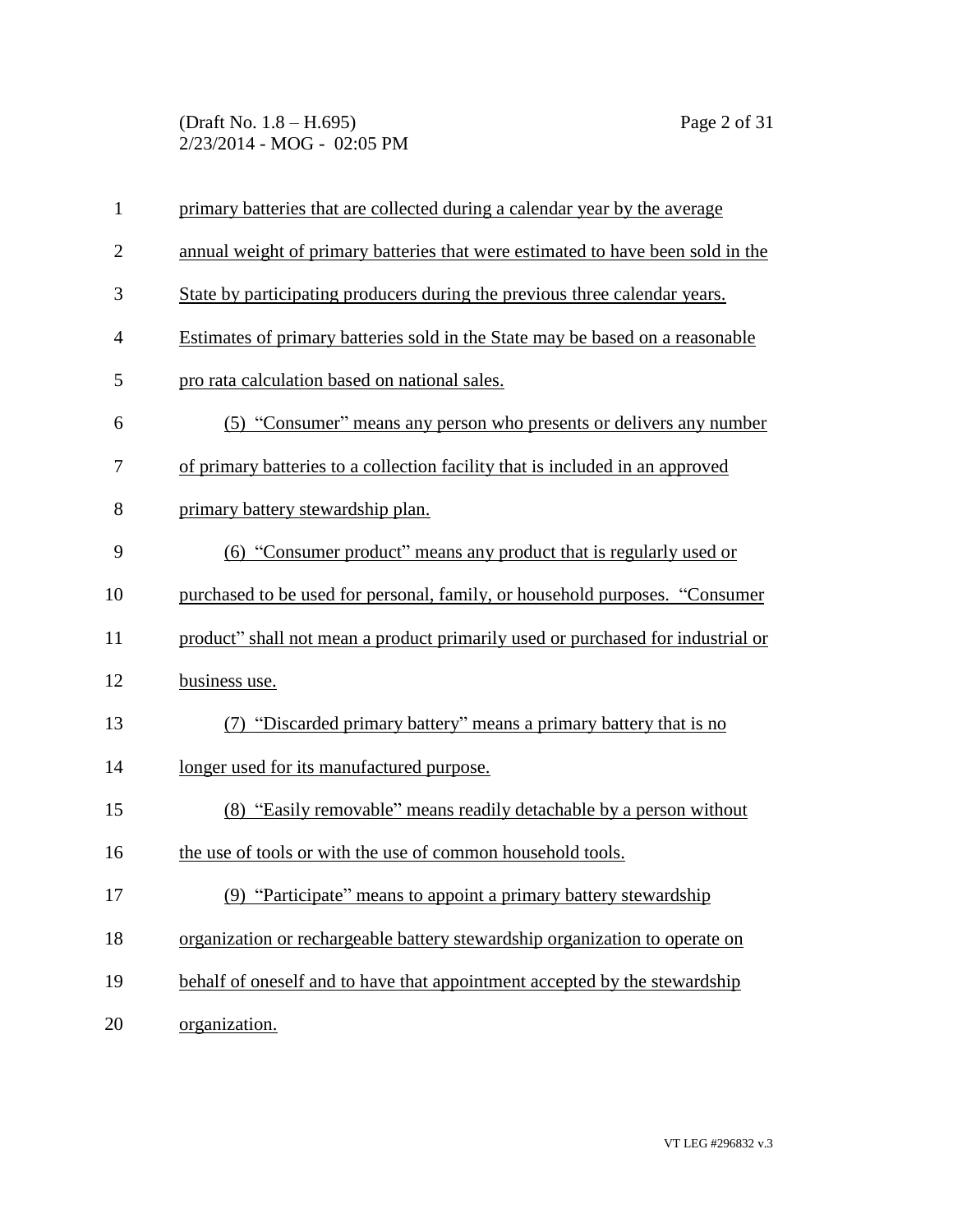(Draft No. 1.8 – H.695) Page 3 of 31 2/23/2014 - MOG - 02:05 PM

| $\mathbf{1}$   | (10) "Primary battery" means a nonrechargeable battery weighing                    |
|----------------|------------------------------------------------------------------------------------|
| $\overline{2}$ | two kilograms or less, including alkaline, carbon-zinc, and lithium metal          |
| 3              | batteries. "Primary battery" shall not mean batteries intended for industrial,     |
| $\overline{4}$ | business-to-business, warranty or maintenance services, or nonpersonal use.        |
| 5              | (11) "Primary battery producer" or "producer" means one of the                     |
| 6              | following with regard to a primary battery that is sold, offered for sale, or      |
| 7              | distributed in the State:                                                          |
| 8              | (A) a person who manufactures a primary battery and who sells,                     |
| 9              | offers for sale, or distributes that primary battery in the State under the        |
| 10             | person's own name or brand;                                                        |
| 11             | (B) if subdivision (A) of this subdivision $(11)$ does not apply, a                |
| 12             | person who owns or licenses a trademark or brand under which a primary             |
| 13             | battery is sold, offered for sale, or distributed in the State, whether or not the |
| 14             | trademark is registered; or                                                        |
| 15             | $(C)$ if subdivisions (A) and (B) of this subdivision (11) do not apply,           |
| 16             | a person who imports a primary battery into the State for sale or distribution.    |
| 17             | (12) "Primary battery stewardship organization" means an organization              |
| 18             | appointed by one or more producers to act as an agent on behalf of a producer      |
| 19             | or producers to design, submit, implement, and administer a primary battery        |
| 20             | stewardship plan under this chapter.                                               |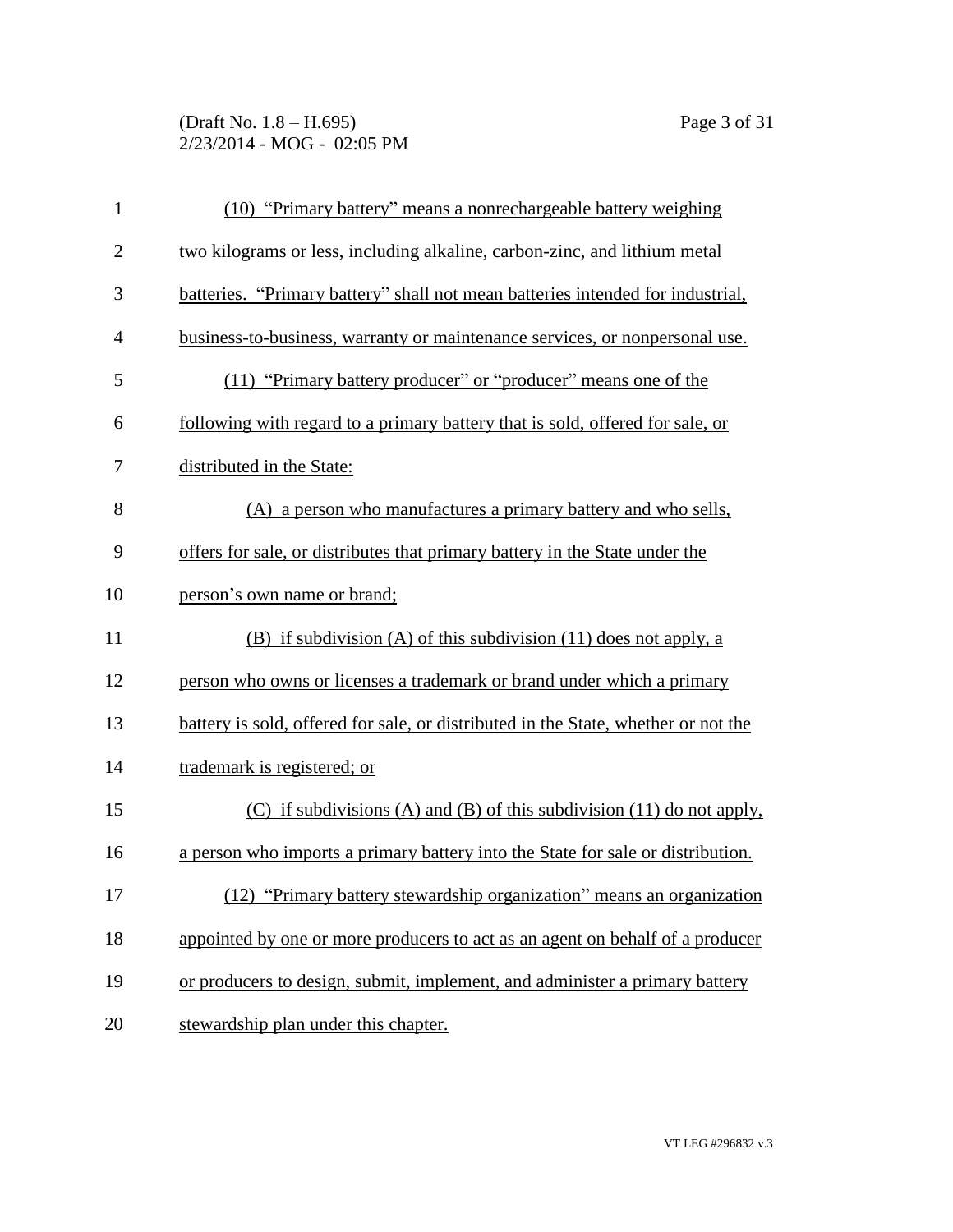(Draft No. 1.8 – H.695) Page 4 of 31 2/23/2014 - MOG - 02:05 PM

| $\mathbf{1}$   | (13) "Primary battery stewardship plan" or "plan" means a plan               |
|----------------|------------------------------------------------------------------------------|
| $\overline{2}$ | submitted to the Secretary pursuant to section 7584 of this title by an      |
| 3              | individual producer or a primary battery stewardship organization.           |
| $\overline{4}$ | (14) "Program" or "stewardship program" means the system for the             |
| 5              | collection, transportation, recycling, and disposal of primary batteries     |
| 6              | implemented pursuant to an approved primary battery stewardship plan.        |
| 7              | $(15)(A)$ "Rechargeable battery" means:                                      |
| 8              | (i) one or more voltaic or galvanic cells, electrically connected to         |
| 9              | produce electric energy and designed to be recharged and weighing less than  |
| 10             | 11 pounds; or                                                                |
| 11             | (ii) a battery pack designed to be recharged that weighs less than           |
| 12             | 11 pounds and that is designed to provide less than 40 volts direct current. |
| 13             | (B) "Rechargeable battery" shall not mean:                                   |
| 14             | (i) a battery that is not easily removable or is not intended or             |
| 15             | designed to be removed from the covered product, other than by               |
| 16             | the manufacturer;                                                            |
| 17             | (ii) a battery that contains electrolyte as a free liquid;                   |
| 18             | (iii) a battery or battery pack that employs lead-acid technology,           |
| 19             | unless the battery or battery pack:                                          |
| 20             | $(I)$ is sealed;                                                             |
| 21             | (II) contains no liquid electrolyte; and                                     |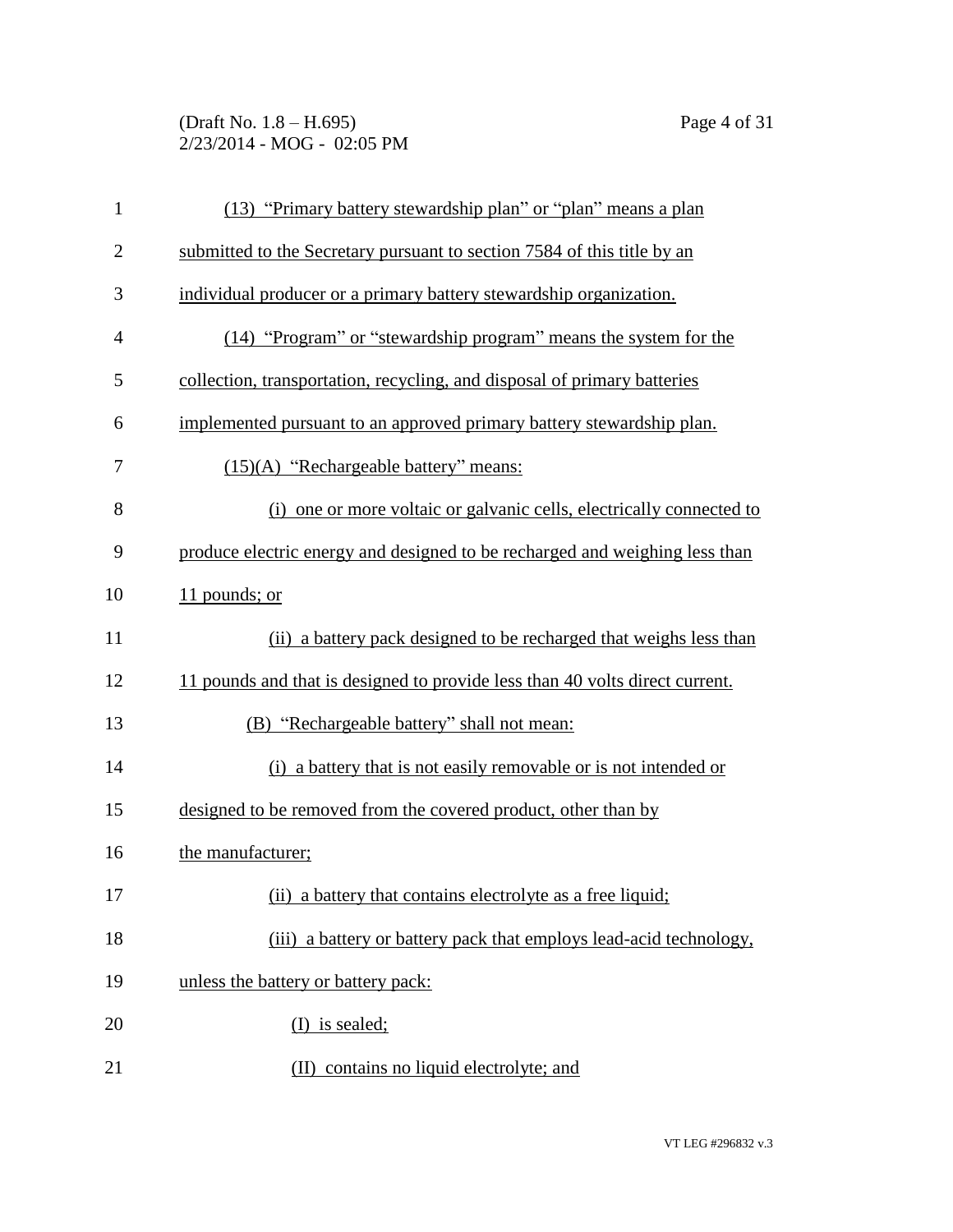(Draft No. 1.8 – H.695) Page 5 of 31 2/23/2014 - MOG - 02:05 PM

| $\mathbf{1}$   | (III) is intended by its manufacturer to power a handheld device                    |
|----------------|-------------------------------------------------------------------------------------|
| $\overline{2}$ | or to provide uninterrupted backup electrical power protection for stationary       |
| 3              | consumer products or stationary office equipment; or                                |
| $\overline{4}$ | (iv) a battery intended for industrial, business-to-business,                       |
| 5              | warranty or maintenance services, or nonpersonal use.                               |
| 6              | (16) "Rechargeable battery steward" means a person who:                             |
| 7              | (A) manufactures a rechargeable battery or a rechargeable product                   |
| 8              | that is sold, offered for sale, or distributed in the State under its own           |
| 9              | brand name;                                                                         |
| 10             | (B) owns or licenses a trademark or brand under which a                             |
| 11             | rechargeable battery or rechargeable product is sold, offered for sale, or          |
| 12             | distributed in the State, whether or not the trademark is registered; or            |
| 13             | $(C)$ if subdivisions (A) and (B) of this subdivision (16) do not apply,            |
| 14             | imports a rechargeable battery or rechargeable product into the State for sale      |
| 15             | or distribution.                                                                    |
| 16             | (17) "Rechargeable battery stewardship organization" means an entity                |
| 17             | registered by the Secretary pursuant to section 7588 of this title that is either a |
| 18             | single rechargeable battery steward operating on its own behalf; an                 |
| 19             | organization appointed by one or more rechargeable battery stewards to              |
| 20             | operate a plan in which each steward is participating; or a retailer or franchisor  |
| 21             | of retailers operating a plan on behalf of itself or its franchisees.               |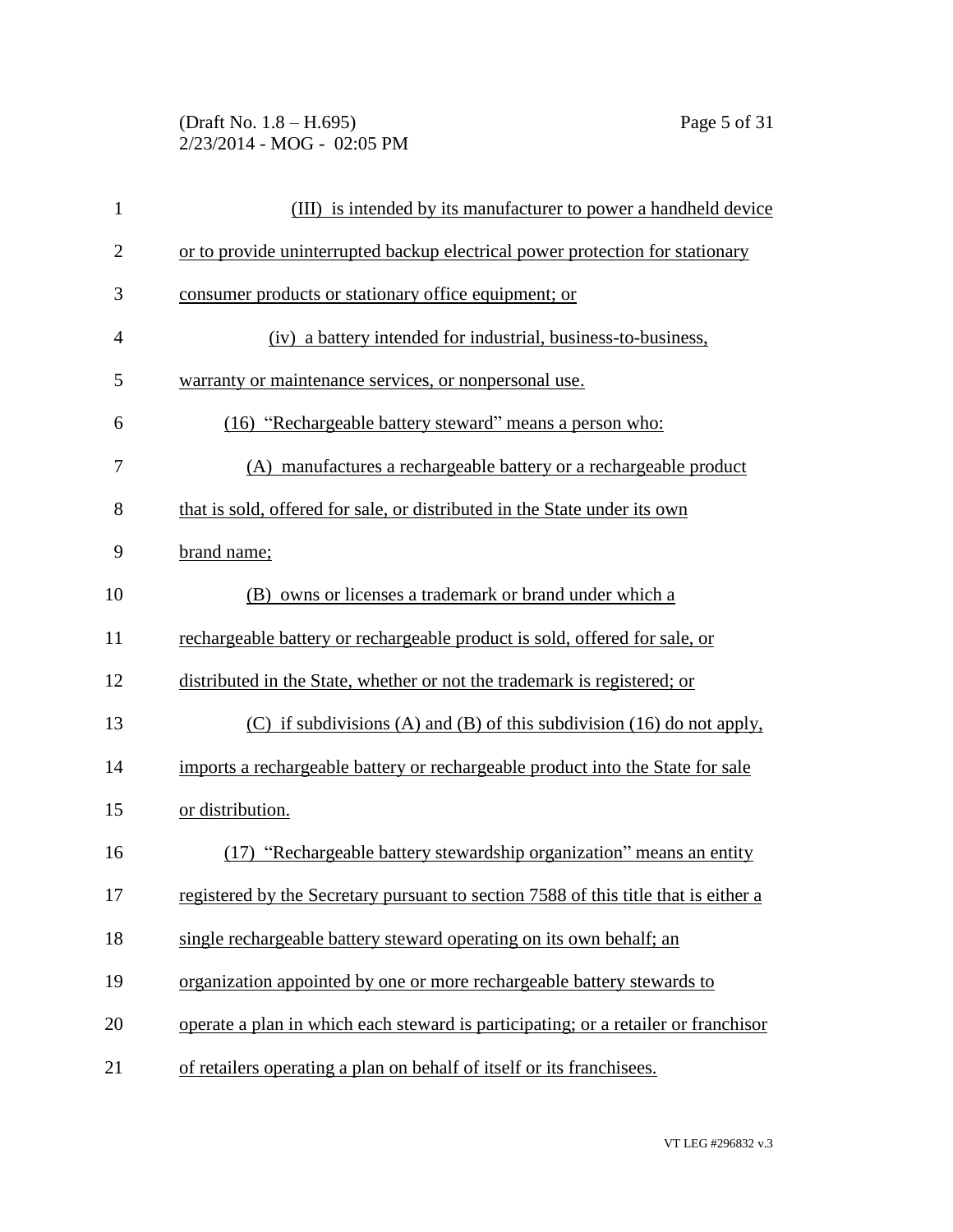(Draft No. 1.8 – H.695) Page 6 of 31 2/23/2014 - MOG - 02:05 PM

| $\mathbf{1}$   | (18) "Rechargeable product" means a consumer product that contains or            |
|----------------|----------------------------------------------------------------------------------|
| $\overline{2}$ | is packaged with a rechargeable battery at the time the product is sold, offered |
| 3              | for sale, or distributed in the State. "Rechargeable product" shall not mean:    |
| $\overline{4}$ | (A) a product from which a rechargeable battery is not easily                    |
| 5              | removable or is not intended or designed to be removed from the product,         |
| 6              | other than by the manufacturer; or                                               |
| 7              | (B) an implanted medical device, as that term is defined in the federal          |
| 8              | Food, Drug, and Cosmetic Act, 21 U.S.C. § 321(h), as amended.                    |
| 9              | (19) "Recycling" means any process by which discarded products,                  |
| 10             | components, and by-products are transformed into new usable or marketable        |
| 11             | materials in a manner in which the original products may lose their identity,    |
| 12             | but does not include energy recovery or energy generation by means of            |
| 13             | combusting discarded products, components, and by products with or without       |
| 14             | other waste products.                                                            |
| 15             | (20) "Retailer" means a person who offers a primary battery for sale to          |
| 16             | any consumer or business at retail in the State through any means, including     |
| 17             | remote offerings such as sales outlets, catalogues, or an Internet website.      |
| 18             | (21) "Secretary" means the Secretary of Natural Resources.                       |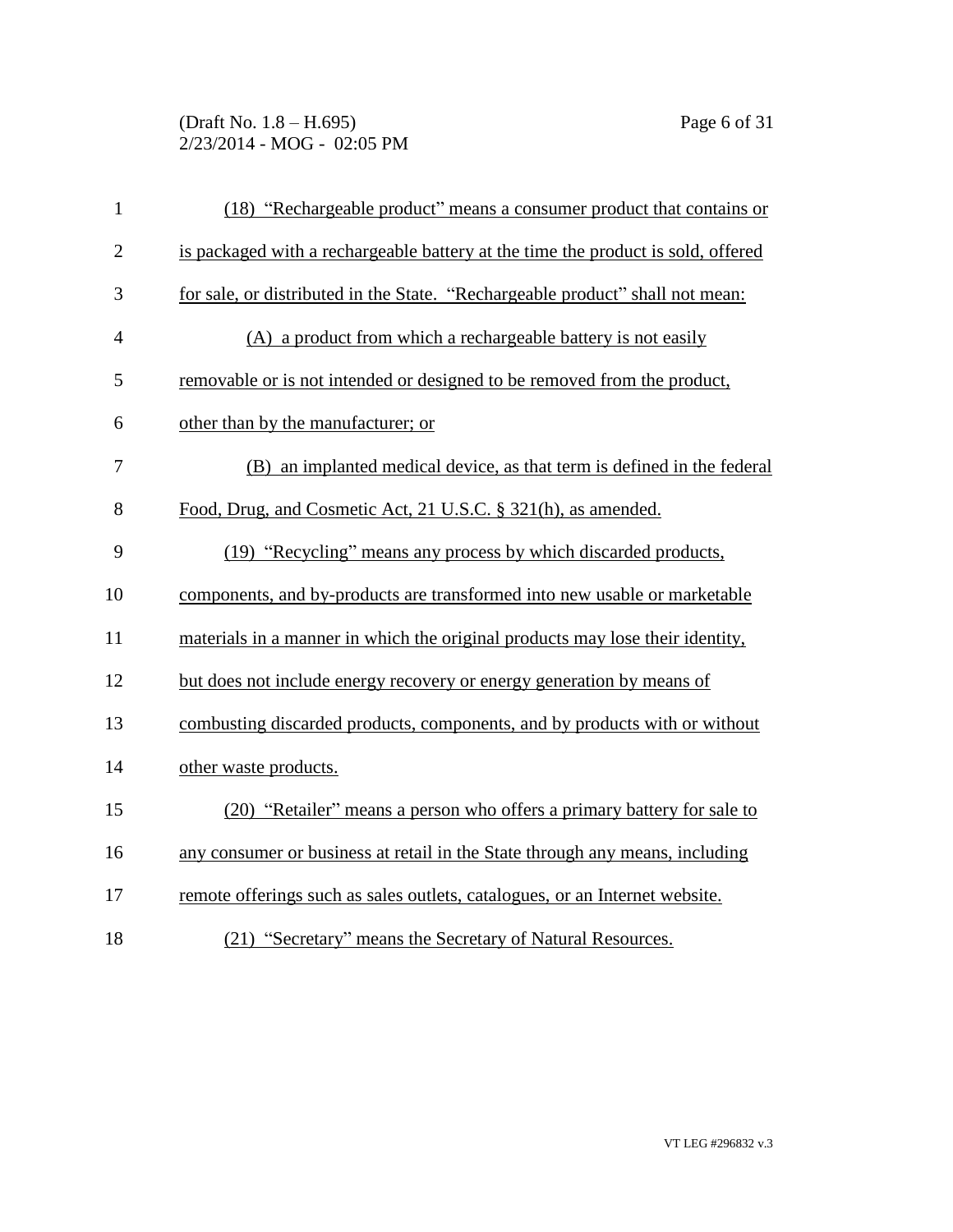(Draft No. 1.8 – H.695) Page 7 of 31 2/23/2014 - MOG - 02:05 PM

| $\mathbf{1}$   | Subchapter 2. Primary Battery Stewardship Program                                    |
|----------------|--------------------------------------------------------------------------------------|
| $\overline{2}$ | § 7582. SALE OF PRIMARY BATTERIES                                                    |
| 3              | (a) Sale prohibited. Except as set forth under subsections (c) and (d) of this       |
| $\overline{4}$ | section, beginning on January 1, 2016, a producer of a primary battery shall         |
| 5              | not sell, offer for sale, or deliver to a retailer for subsequent sale a primary     |
| 6              | battery unless the producer has complied with the requirements of subsection         |
| 7              | (b) of this section.                                                                 |
| 8              | (b) Requirements for sale. No producer shall sell, offer for sale, or                |
| 9              | deliver to a retailer for subsequent sale a primary battery in the State unless:     |
| 10             | (1) the producer or the primary battery stewardship organization in                  |
| 11             | which the producer is participating is registered under an approved and              |
| 12             | implemented primary battery stewardship plan;                                        |
| 13             | (2) the producer or primary battery stewardship organization has paid                |
| 14             | the fee under section 7594 of this title; and                                        |
| 15             | (3) the name of the producer and the producer's brand are designated on              |
| 16             | the Agency website as covered by an approved primary battery                         |
| 17             | stewardship plan.                                                                    |
| 18             | (c) New producers.                                                                   |
| 19             | (1) A producer of a primary battery who, after January 1, 2016, seeks to             |
| 20             | sell, offer for sale, or offer for promotional purposes in the State a primary       |
| 21             | battery not previously sold in State, shall notify the Secretary prior to selling or |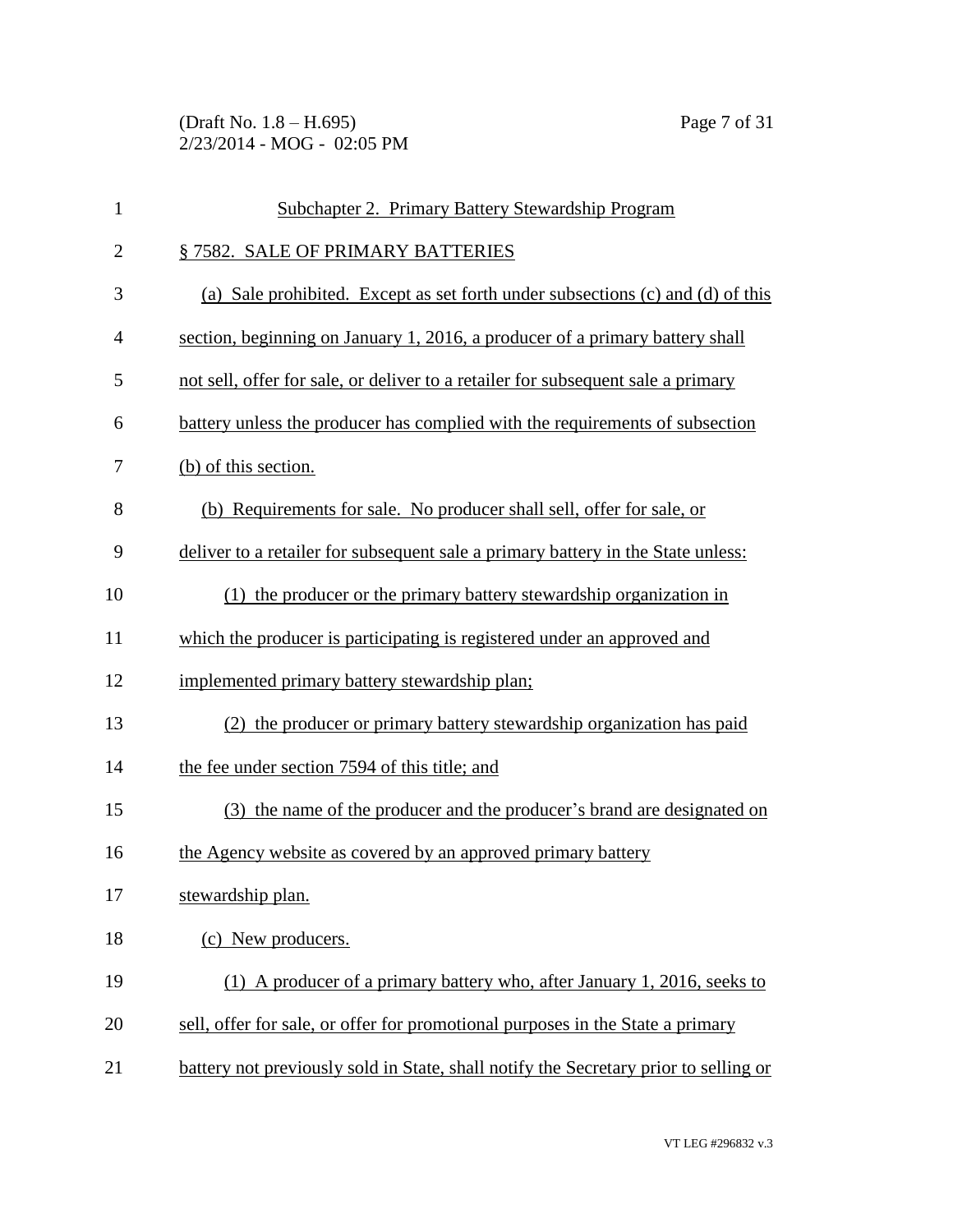(Draft No. 1.8 – H.695) Page 8 of 31 2/23/2014 - MOG - 02:05 PM

| $\mathbf{1}$   | offering for sale or promotion a primary battery not covered by an approved         |
|----------------|-------------------------------------------------------------------------------------|
| $\overline{2}$ | primary battery stewardship plan.                                                   |
| 3              | (2) The Secretary shall list a producer who supplies notice under this              |
| $\overline{4}$ | subsection as a "new producer" on the Agency's website. A producer that             |
| 5              | supplies notice under this subsection shall have 90 days, not including the time    |
| 6              | required for public comment under subsection $7586(c)$ of this section, to either   |
| 7              | join an existing primary battery stewardship organization or submit a primary       |
| 8              | battery stewardship plan for approval to the State.                                 |
| 9              | (d) Exemption. A producer who annually sells, offers for sale, distributes,         |
| 10             | or imports in or into the State primary batteries with a total retail value of less |
| 11             | than \$2,000.00 shall be exempt from the requirements of this chapter.              |
| 12             | § 7583. PRIMARY BATTERY STEWARDSHIP ORGANIZATION;                                   |
| 13             | REQUIREMENTS; REGISTRATION                                                          |
| 14             | (a) Participation in a primary battery stewardship organization. A producer         |
| 15             | of primary batteries may meet the requirements of this chapter by participating     |
| 16             | in a primary battery stewardship organization that undertakes the producer's        |
| 17             | responsibilities under sections 7582, 7584, and 7585 of this title.                 |
| 18             | (b) Qualifications for a primary battery stewardship organization. To               |
| 19             | qualify as a primary battery stewardship organization under this chapter, an        |
| 20             | organization shall:                                                                 |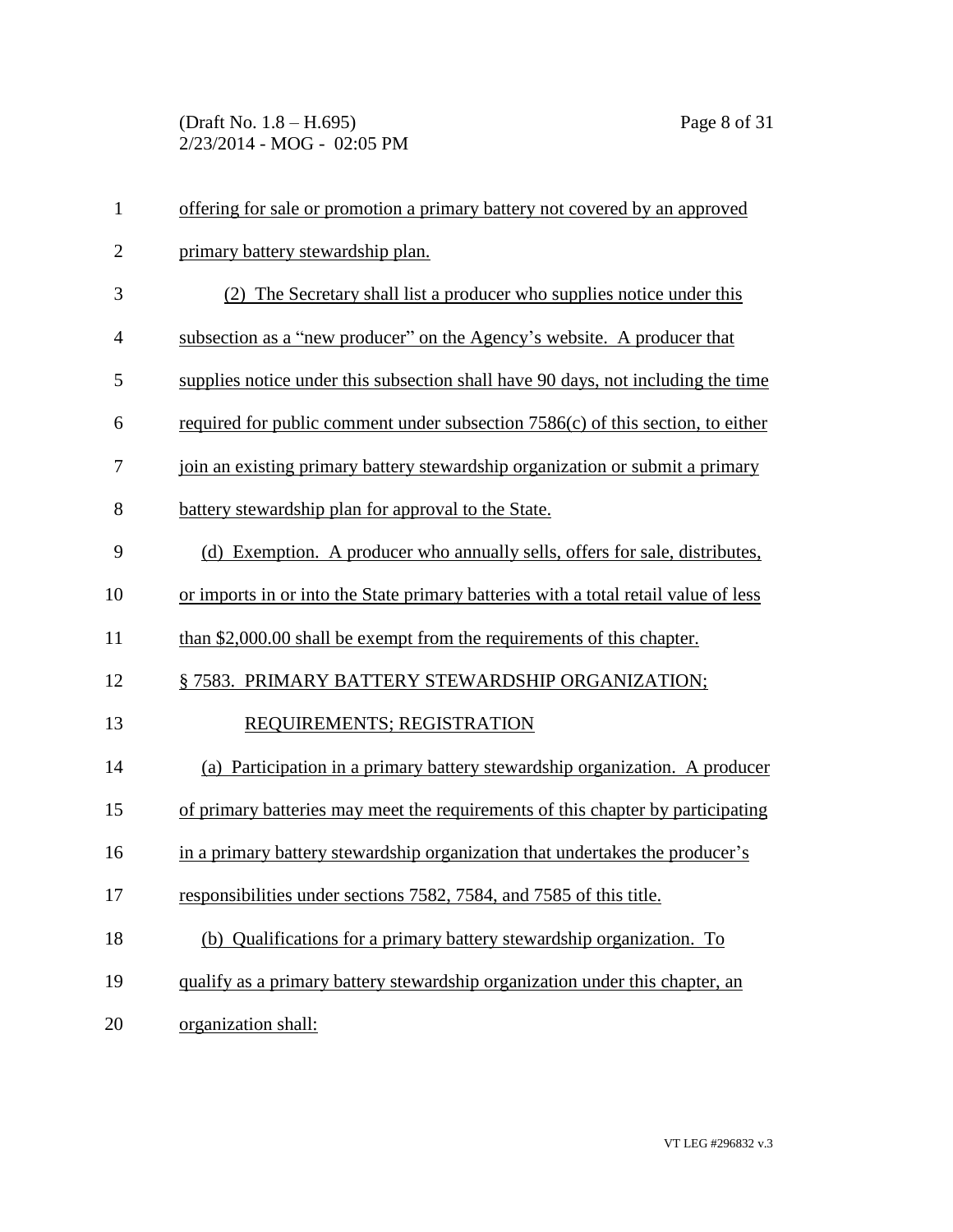(Draft No. 1.8 – H.695) Page 9 of 31 2/23/2014 - MOG - 02:05 PM

| $\mathbf{1}$   | (1) commit to assume the responsibilities, obligations, and liabilities of      |
|----------------|---------------------------------------------------------------------------------|
| $\overline{c}$ | all producers participating in the primary battery stewardship organization;    |
| 3              | (2) not create unreasonable barriers for participation by producers in the      |
| 4              | primary battery stewardship organization; and                                   |
| 5              | (3) maintain a public website that lists all producers and producers'           |
| 6              | brands covered by the primary battery stewardship organization's approved       |
| 7              | collection plan.                                                                |
| 8              | (c) Registration requirements.                                                  |
| 9              | (1) Beginning on March 1, 2015 and annually thereafter, a primary               |
| 10             | battery stewardship organization shall file a registration form with the        |
| 11             | Secretary. The Secretary shall provide the registration form to a primary       |
| 12             | battery stewardship organization. The registration form shall require           |
| 13             | submission of the following information:                                        |
| 14             | (A) a list of the producers participating in the primary battery                |
| 15             | stewardship organization;                                                       |
| 16             | (B) the name, address, and contact information of a person                      |
| 17             | responsible for ensuring a producer's compliance with this chapter;             |
| 18             | (C) a description of how the primary battery stewardship                        |
| 19             | organization proposes to meet the requirements of subsection (a) of this        |
| 20             | section, including any reasonable requirements for participation in the primary |
| 21             | battery stewardship organization; and                                           |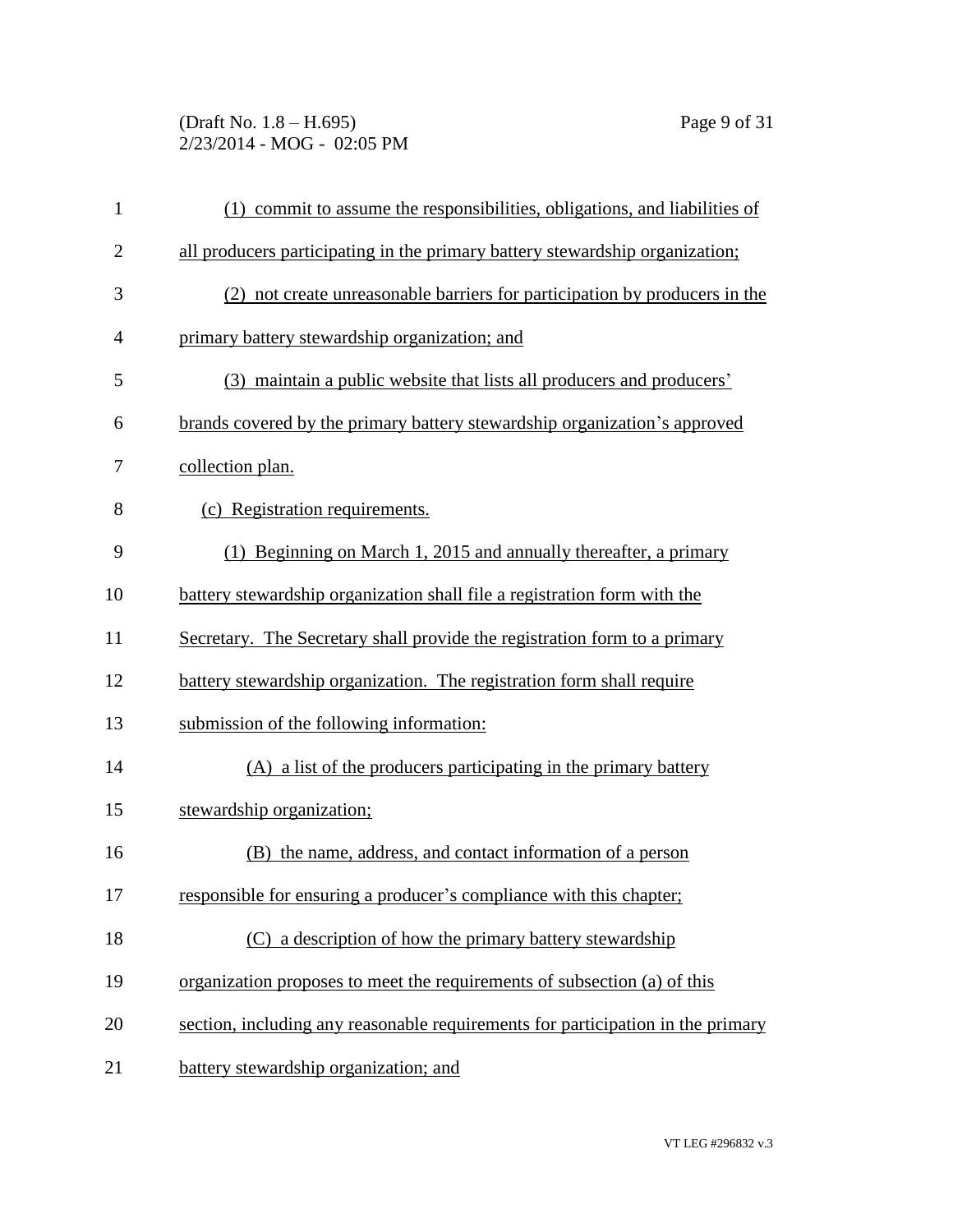(Draft No. 1.8 – H.695) Page 10 of 31 2/23/2014 - MOG - 02:05 PM

| $\mathbf{1}$   | (D) the name, address, and contact information of a person for a                  |
|----------------|-----------------------------------------------------------------------------------|
| $\overline{2}$ | nonmember manufacturer to contact on how to participate in the primary            |
| 3              | battery stewardship organization to satisfy the requirements of this chapter.     |
| $\overline{4}$ | (2) A renewal of a registration without changes may be accomplished               |
| 5              | through notifying the Secretary on a form provided by the Secretary.              |
| 6              | § 7584. PRIMARY BATTERY STEWARDSHIP PLAN                                          |
| 7              | (a) Primary battery stewardship plan required. On or before June 1, 2015,         |
| 8              | each producer selling, offering for sale, distributing, or offering for           |
| 9              | promotional purposes a primary battery in the State shall individually or as part |
| 10             | of a primary battery stewardship organization submit a primary battery            |
| 11             | stewardship plan to the Secretary for review.                                     |
| 12             | (b) Primary battery stewardship plan; minimum requirements. Each                  |
| 13             | primary battery stewardship plan shall include, at a minimum, all of the          |
| 14             | following elements:                                                               |
| 15             | (1) List of producers and brands. Each primary battery stewardship plan           |
| 16             | shall list:                                                                       |
| 17             | (A) all participating producers and contact information for each of               |
| 18             | the participating producers; and                                                  |
| 19             | (B) the brands of primary batteries covered by the plan.                          |
| 20             | (2) Free collection. Each primary battery stewardship plan shall provide          |
| 21             | for the collection of primary batteries from consumers at no cost to consumers.   |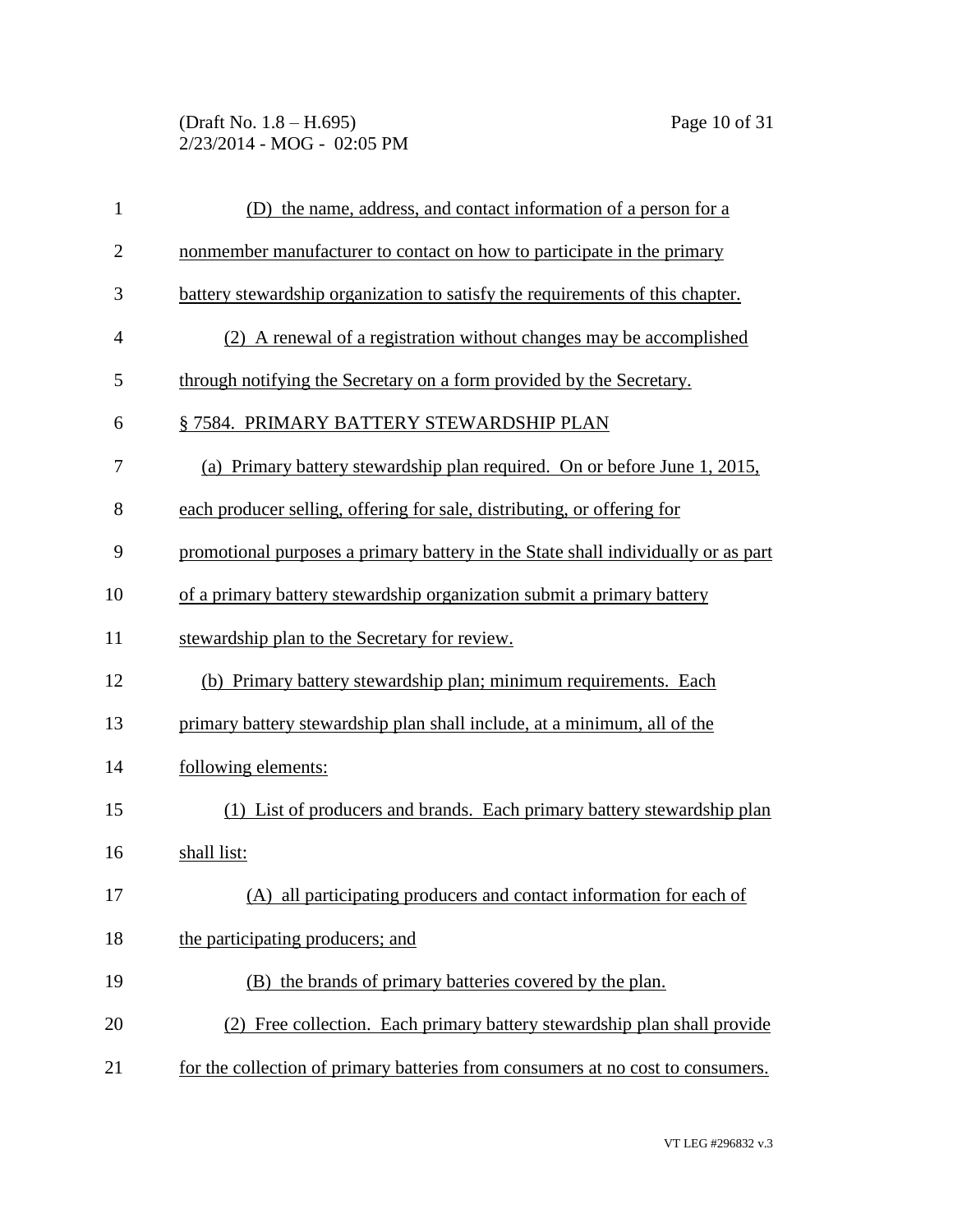(Draft No. 1.8 – H.695) Page 11 of 31 2/23/2014 - MOG - 02:05 PM

| $\mathbf{1}$   | A producer shall not refuse the collection of a primary battery based on the      |
|----------------|-----------------------------------------------------------------------------------|
| $\overline{2}$ | brand or producer of the primary battery.                                         |
| 3              | (3) Collection; convenience. Each primary battery stewardship                     |
| 4              | plan shall:                                                                       |
| 5              | (A) Allow all retailers who meet requirements specified in the plan,              |
| 6              | all municipalities, and all certified solid waste management facilities to opt to |
| 7              | be a collection facility.                                                         |
| 8              | (B) Provide, at a minimum, no fewer than two collection facilities in             |
| 9              | each county in the State that provide for collection throughout the year.         |
| 10             | (C) Provide for the acceptance from a consumer of up to 100                       |
| 11             | batteries per visit. A collection facility may agree to accept more than 100      |
| 12             | batteries per visit from a consumer.                                              |
| 13             | (4) Method of disposition. Each primary battery stewardship plan shall            |
| 14             | include a description of the method that will be used to responsibly manage       |
| 15             | discarded primary batteries to ensure that the components of the discarded        |
| 16             | primary batteries, to the extent economically and technically feasible, are       |
| 17             | recycled.                                                                         |
| 18             | (5) Roles and responsibilities. A primary battery stewardship plan shall          |
| 19             | list all key participants in the primary battery collection chain, including:     |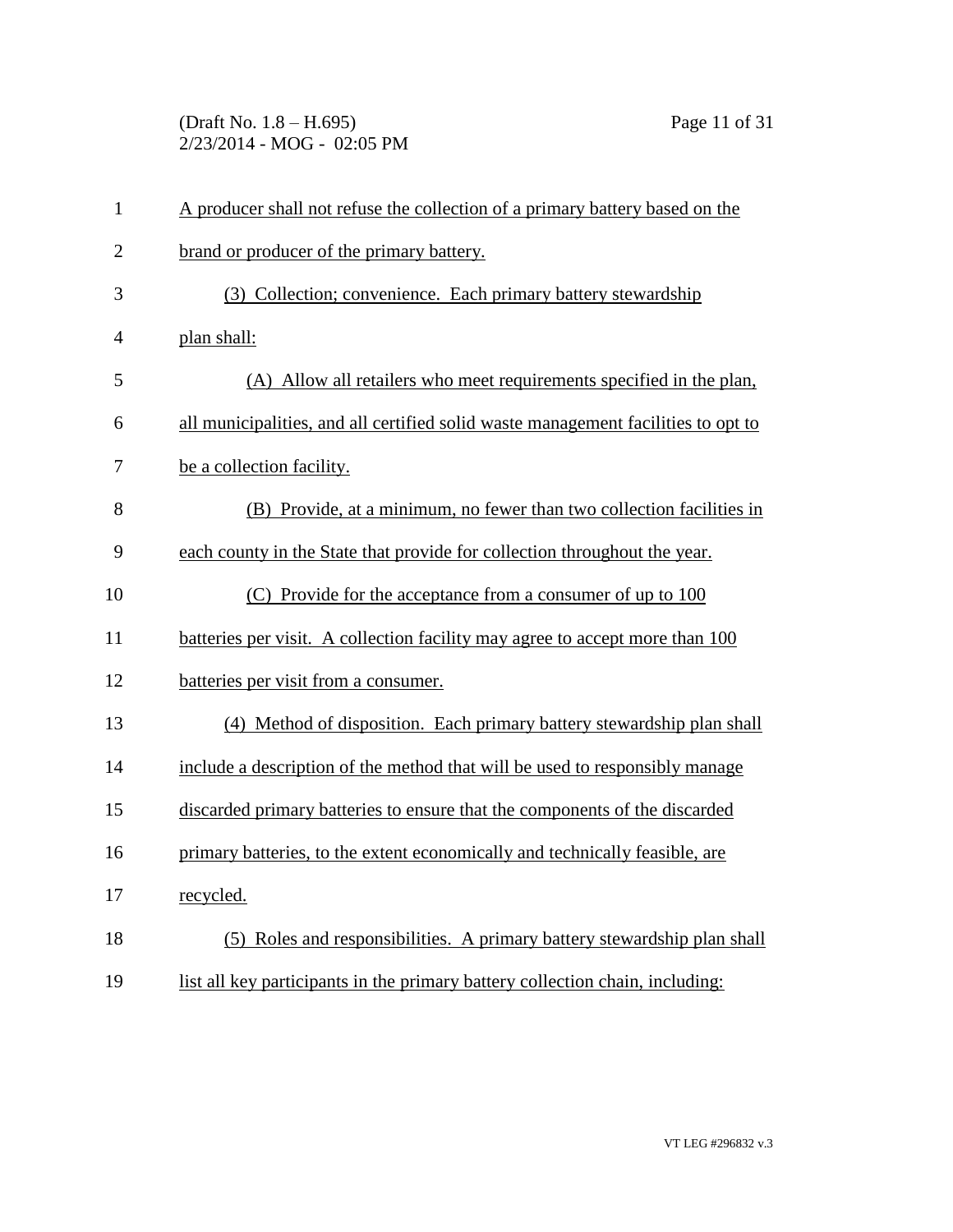(Draft No. 1.8 – H.695) Page 12 of 31 2/23/2014 - MOG - 02:05 PM

| $\mathbf{1}$   | (A) the number and name of the collection facilities accepting                   |
|----------------|----------------------------------------------------------------------------------|
| $\overline{2}$ | primary batteries under the plan, including the address and contact information  |
| 3              | for each facility; and                                                           |
| 4              | (B) the name and contact information of a transporter or contractor              |
| 5              | collecting primary batteries from collection facilities.                         |
| 6              | (C) the name, address, and contact information of the recycling                  |
| 7              | facilities that process the collected primary batteries.                         |
| 8              | (6) Education and outreach. A primary battery stewardship plan shall             |
| 9              | include an education and outreach program. The education and outreach            |
| 10             | program may include mass media advertising in radio or television broadcasts     |
| 11             | or newspaper publications of general circulation in the State, retail displays,  |
| 12             | articles in trade and other journals and publications, and other public          |
| 13             | educational efforts. The education and outreach program shall describe the       |
| 14             | <u>outreach procedures that will be used to provide notice of the program to</u> |
| 15             | businesses, municipalities, certified solid waste management facilities,         |
| 16             | retailers, wholesalers, and haulers. At a minimum, the education and outreach    |
| 17             | program shall notify the public of the following:                                |
| 18             | (A) that there is a free collection program for all primary                      |
| 19             | batteries; and                                                                   |
| 20             | (B) the location of collection points and how to access the                      |
| 21             | collection program.                                                              |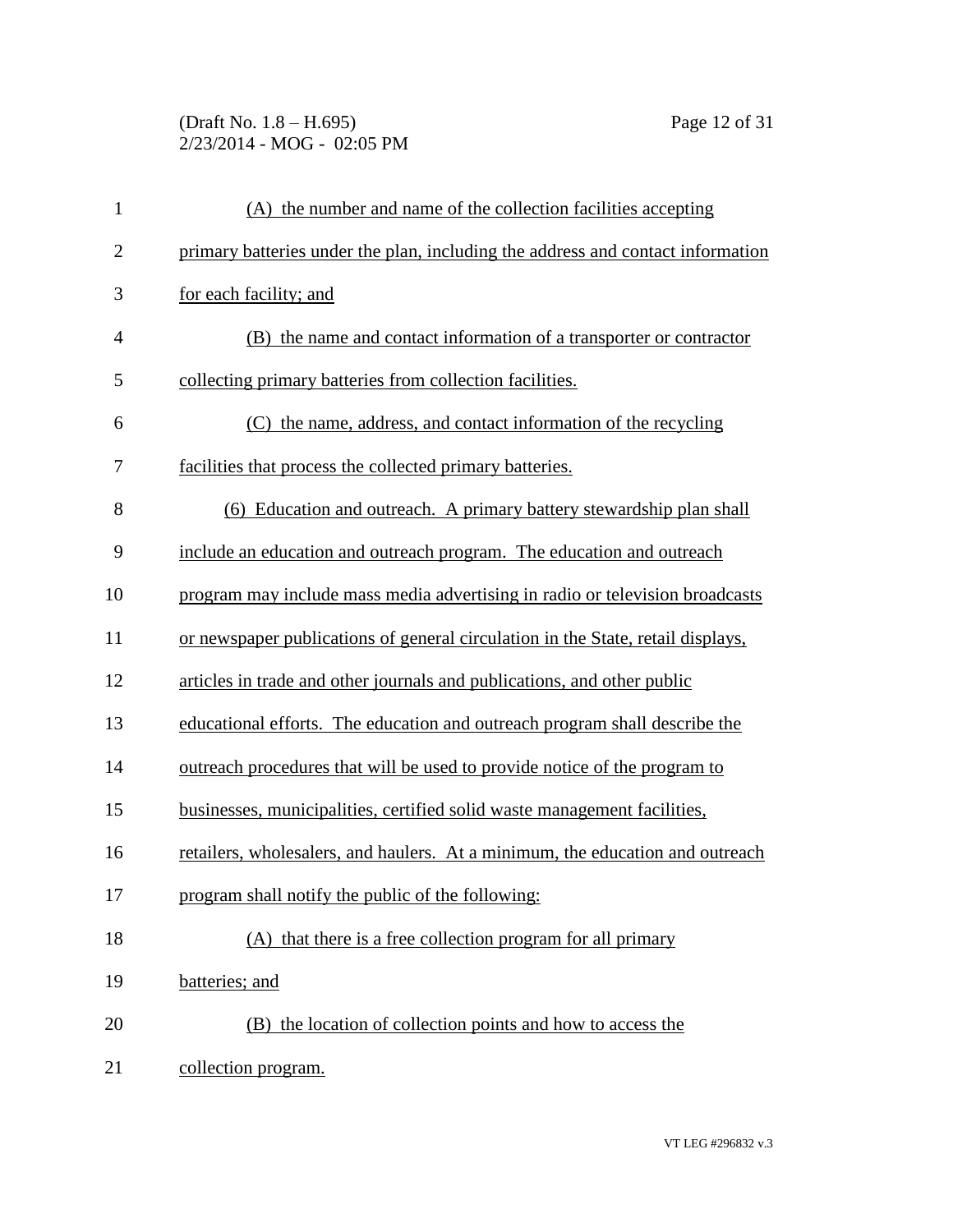(Draft No. 1.8 – H.695) Page 13 of 31 2/23/2014 - MOG - 02:05 PM

| $\mathbf{1}$   | (7) Reimbursement. A primary battery stewardship plan shall include              |
|----------------|----------------------------------------------------------------------------------|
| $\overline{2}$ | a reimbursement procedure that is consistent with the requirements of            |
| 3              | subchapter 4 of this chapter.                                                    |
| $\overline{4}$ | (8) Performance goal; collection rate. A primary battery stewardship             |
| 5              | plan shall include a collection rate performance goal for the primary batteries  |
| 6              | subject to the plan.                                                             |
| 7              | (c) Implementation. A producer or a primary battery stewardship                  |
| 8              | organization shall include provisions in the plan for the implementation of the  |
| 9              | program in conjunction with those retailers, municipalities, and certified solid |
| 10             | waste management facilities acting as collection facilities under a program.     |
| 11             | No transportation or recycling cost shall be imposed on retailers,               |
| 12             | municipalities, or certified solid waste management facilities acting as         |
| 13             | collection facilities under a program. A producer or a primary battery           |
| 14             | stewardship organization shall provide retailers, municipalities, and certified  |
| 15             | solid waste management facilities acting as collection facilities products or    |
| 16             | equipment for setting up a collection point and for providing for the pickup of  |
| 17             | collected primary batteries, including arranging for the management of those     |
| 18             | primary batteries.                                                               |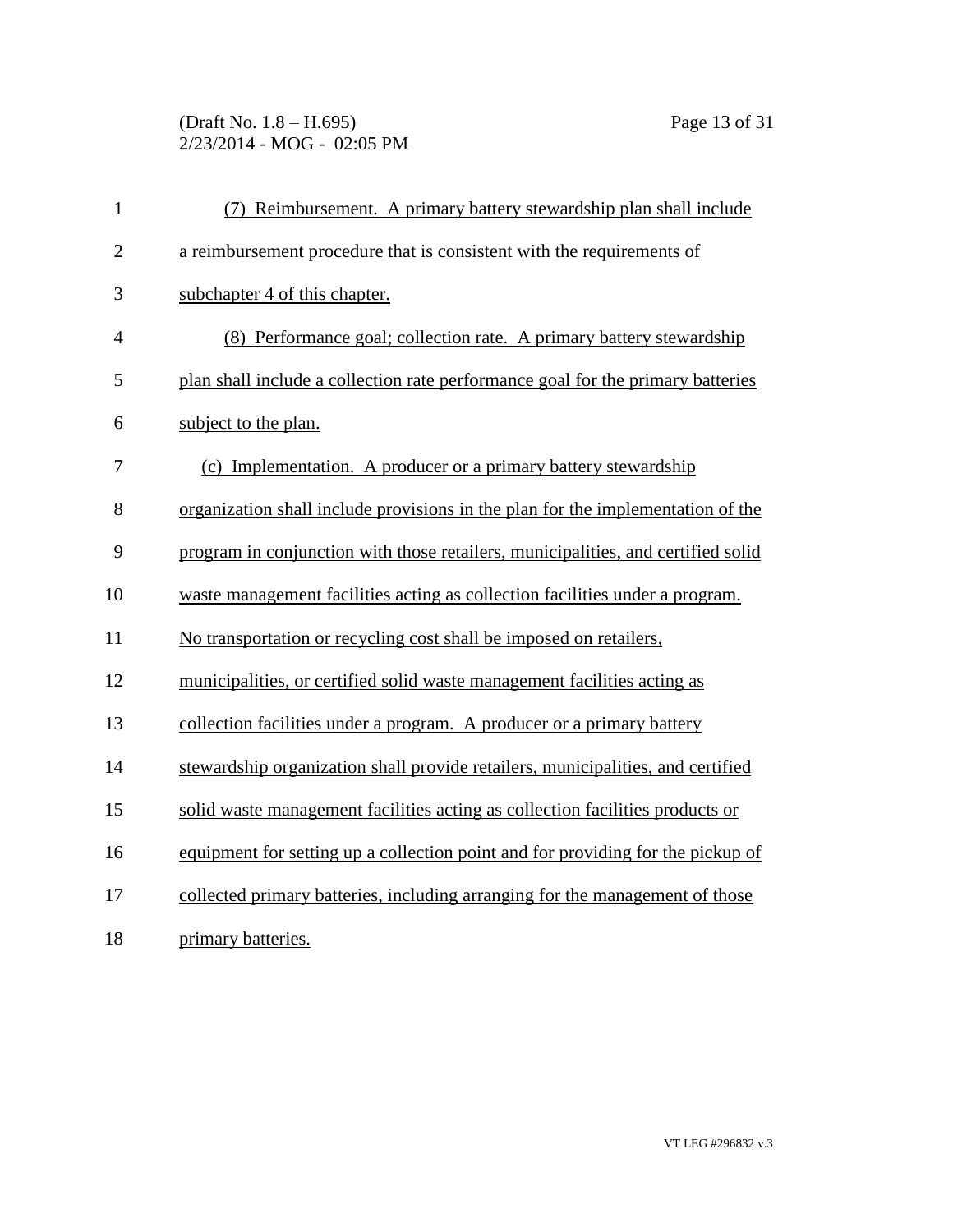(Draft No. 1.8 – H.695) Page 14 of 31 2/23/2014 - MOG - 02:05 PM

| $\mathbf{1}$   | § 7585. ANNUAL REPORT; PLAN AUDIT                                               |
|----------------|---------------------------------------------------------------------------------|
| $\overline{2}$ | (a) Annual report. On or before March 1, 2017, and annually thereafter, a       |
| 3              | producer or a primary battery stewardship organization shall submit a report to |
| 4              | the Secretary that contains the following:                                      |
| 5              | (1) the weight of primary batteries collected by the producer or the            |
| 6              | primary battery stewardship organization in the prior calendar year;            |
| 7              | (2) the collection rate achieved in the prior calendar year under the           |
| 8              | primary battery stewardship plan;                                               |
| 9              | (3) the locations for all collection points set up by the primary battery       |
| 10             | producers covered by the primary battery stewardship plan and contact           |
| 11             | information for each location;                                                  |
| 12             | (4) examples and description of educational materials used to increase          |
| 13             | collection;                                                                     |
| 14             | (5) the manner in which the collected primary batteries were managed;           |
| 15             | (6) any material change to the primary battery stewardship plan                 |
| 16             | approved by the Secretary pursuant to section 7586 of this title; and           |
| 17             | (7) the cost of implementation of the primary battery stewardship plan,         |
| 18             | including the costs of collection, recycling, education, and outreach.          |
| 19             | (b) Plan audit. After five years of implementation of an approved primary       |
| 20             | battery stewardship plan, a primary battery producer or primary battery         |
| 21             | stewardship organization shall hire an independent third party to conduct a     |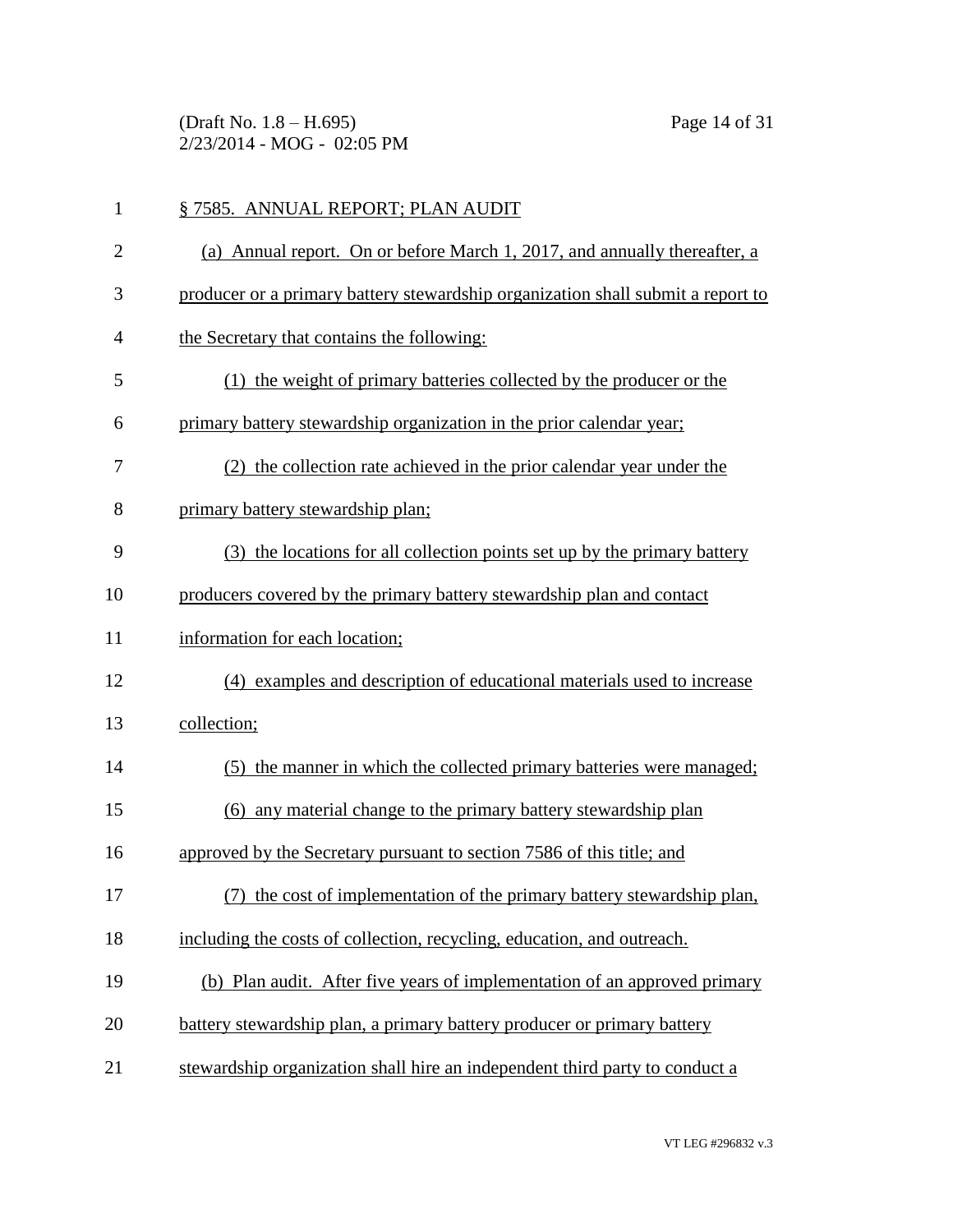(Draft No. 1.8 – H.695) Page 15 of 31 2/23/2014 - MOG - 02:05 PM

| $\mathbf{1}$   | one-time audit of the primary battery stewardship plan and plan operation. The              |
|----------------|---------------------------------------------------------------------------------------------|
| $\mathbf{2}$   | auditor shall examine the effectiveness of the primary battery stewardship plan             |
| 3              | in collecting and recycling primary batteries. The independent auditor shall                |
| $\overline{4}$ | examine the cost-effectiveness of the plan and compare it to that of collection             |
| 5              | plans or programs for primary batteries in other jurisdictions. The independent             |
| 6              | auditor shall submit the results of the audit to the Secretary as part of the               |
| 7              | annual report required under subsection (a) of this section.                                |
| 8              | § 7586. AGENCY RESPONSIBILITIES; APPROVAL OF PLANS                                          |
| 9              | (a) Approval of plan. Within 90 days after receipt of a proposed primary                    |
| 10             | battery stewardship plan, not including the time required for public comment                |
| 11             | under subsection (c) of this section, the Secretary shall determine whether the             |
| 12             | plan complies with the requirements of section 7584 of this title. If the                   |
| 13             | Secretary determines that a plan complies with the requirements of section                  |
| 14             | <u>7584 of this title, the Secretary shall notify the applicant of the plan approval in</u> |
| 15             | writing. If the Secretary rejects a primary battery stewardship plan, the                   |
| 16             | Secretary shall notify the applicant in writing of the reasons for rejecting the            |
| 17             | plan. An applicant whose plan is rejected by the Secretary shall submit a                   |
| 18             | revised plan to the Secretary within 45 days of receiving notice of rejection.              |
| 19             | A primary battery stewardship plan that is not approved or rejected by the                  |
| 20             | Secretary within 90 days, not including the time required for public comment                |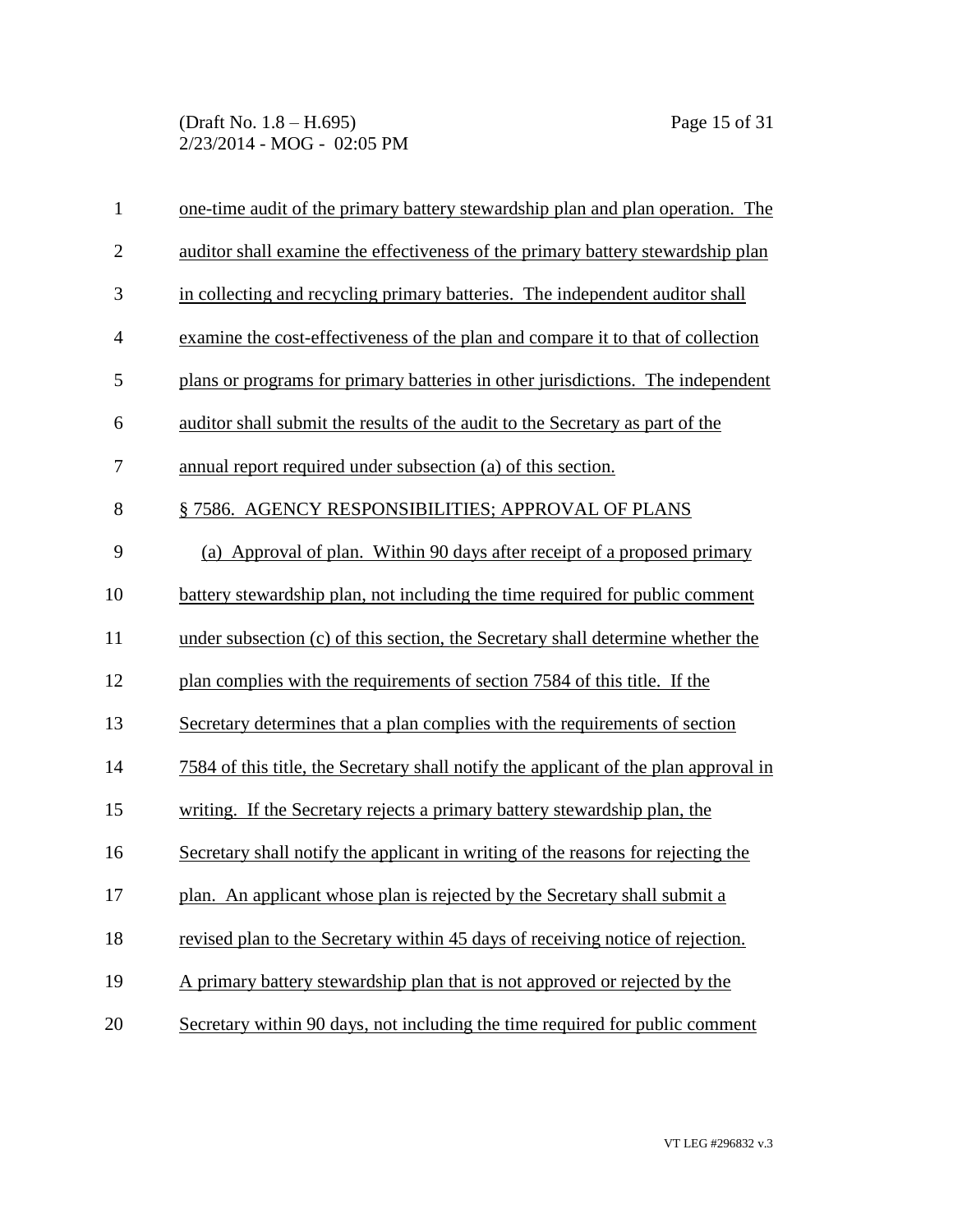(Draft No. 1.8 – H.695) Page 16 of 31 2/23/2014 - MOG - 02:05 PM

| $\mathbf{1}$   | under subsection (c) of this section, of submission by a producer shall be          |
|----------------|-------------------------------------------------------------------------------------|
| $\overline{2}$ | deemed approved.                                                                    |
| 3              | (b) Plan amendment; changes. Any changes to a proposed primary battery              |
| $\overline{4}$ | stewardship plan shall be approved by the Secretary in writing. The Secretary,      |
| 5              | in his or her discretion or at the request of a producer, may require a producer    |
| 6              | or a primary battery stewardship organization to amend an approved plan.            |
| 7              | (c) Public notice. The Secretary shall post all proposed primary battery            |
| 8              | stewardship plans and all proposed amendments to a primary battery                  |
| 9              | stewardship plan on the Agency's website for 30 days from the date the              |
| 10             | application for a plan or a plan amendment is deemed complete by the                |
| 11             | Secretary, subject to the confidentiality provisions of section 7594 of this title. |
| 12             | (d) Public input. The Secretary shall establish a process under which a             |
| 13             | primary battery stewardship plan, prior to plan approval or amendment, is           |
| 14             | available for public review and comment.                                            |
| 15             | (e) Registrations. The Secretary shall accept, review, and approve or deny          |
| 16             | primary battery stewardship organization registrations submitted under section      |
| 17             | 7583 of this title.                                                                 |
| 18             | (f) Agency website. The Secretary shall maintain a website that includes a          |
| 19             | copy of all approved primary battery stewardship plans, the names of                |
| 20             | producers with approved plans, participation in approved plans, or other            |
| 21             | compliance with this chapter. The website shall list all of an approved primary     |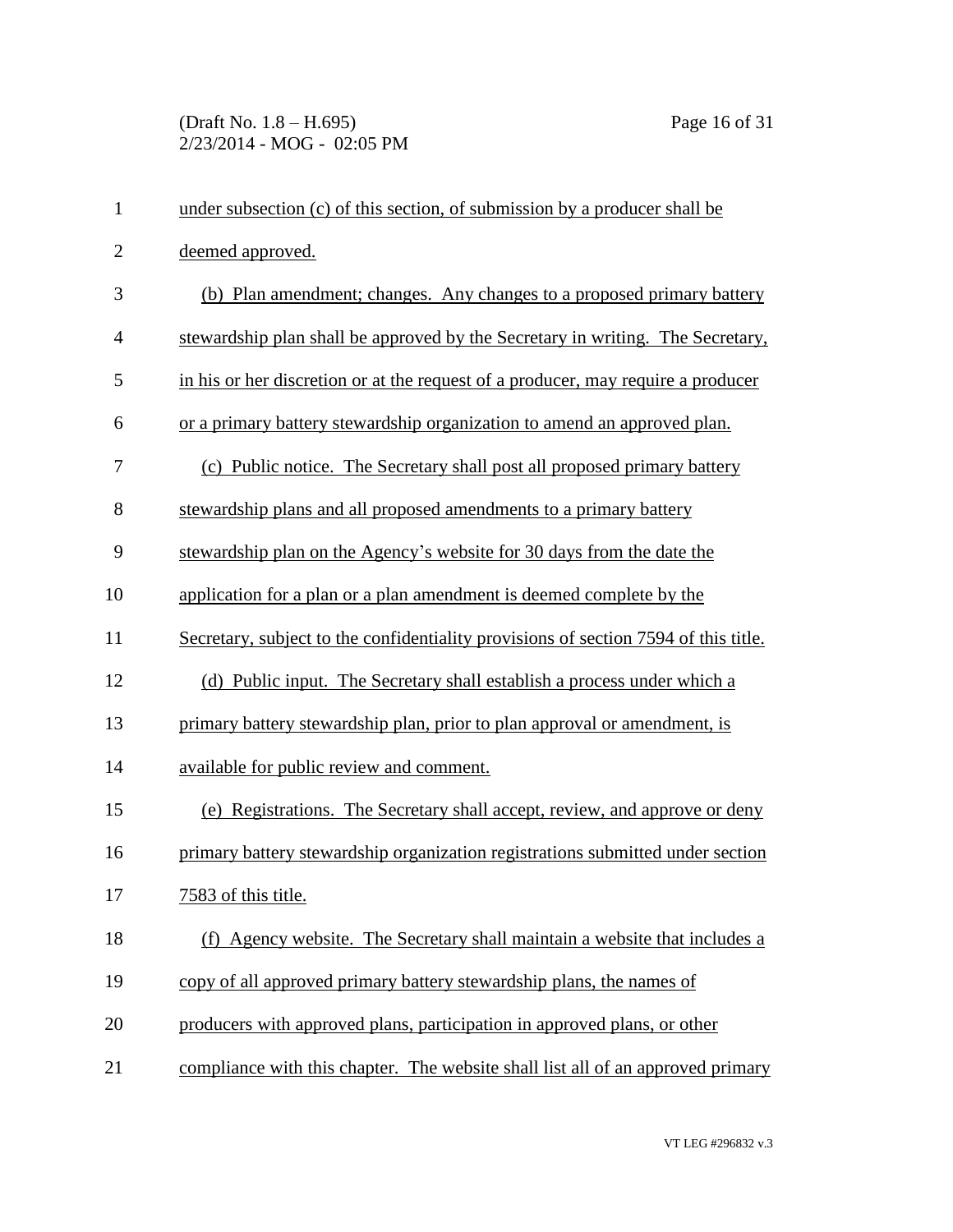(Draft No. 1.8 – H.695) Page 17 of 31 2/23/2014 - MOG - 02:05 PM

| $\mathbf{1}$   | battery producer's brands covered by a primary battery stewardship plan filed       |
|----------------|-------------------------------------------------------------------------------------|
| $\overline{2}$ | with the Secretary. The Secretary shall update information on the website           |
| 3              | within 10 days of receipt of notice of any change to the listed information. The    |
| $\overline{4}$ | website shall list all known primary battery producers exempt from the              |
| 5              | requirements of this chapter under subsection 7582(d) of this title.                |
| 6              | (g) Term of primary battery stewardship plan. A primary battery                     |
| 7              | stewardship plan approved by the Secretary under this section shall have a          |
| 8              | term not to exceed five years, provided that the primary battery producer or        |
| 9              | primary battery stewardship organization remains in compliance with the             |
| 10             | requirements of this chapter and the terms of the approved plan.                    |
| 11             | § 7587. RETAILER OBLIGATIONS                                                        |
| 12             | (a) Sale prohibited. Except as set forth in subsection (b) of this section, no      |
| 13             | retailer shall sell or offer for sale a primary battery on or after January 1, 2016 |
| 14             | unless the producer of the primary battery is implementing an approved              |
| 15             | primary battery stewardship plan, is a member of a primary battery                  |
| 16             | stewardship organization implementing an approved primary battery                   |
| 17             | stewardship plan, or is exempt from participation in an approved plan, as           |
| 18             | determined by review of the producers listed on the Agency website required         |
| 19             | in subsection 7586(f) of this title.                                                |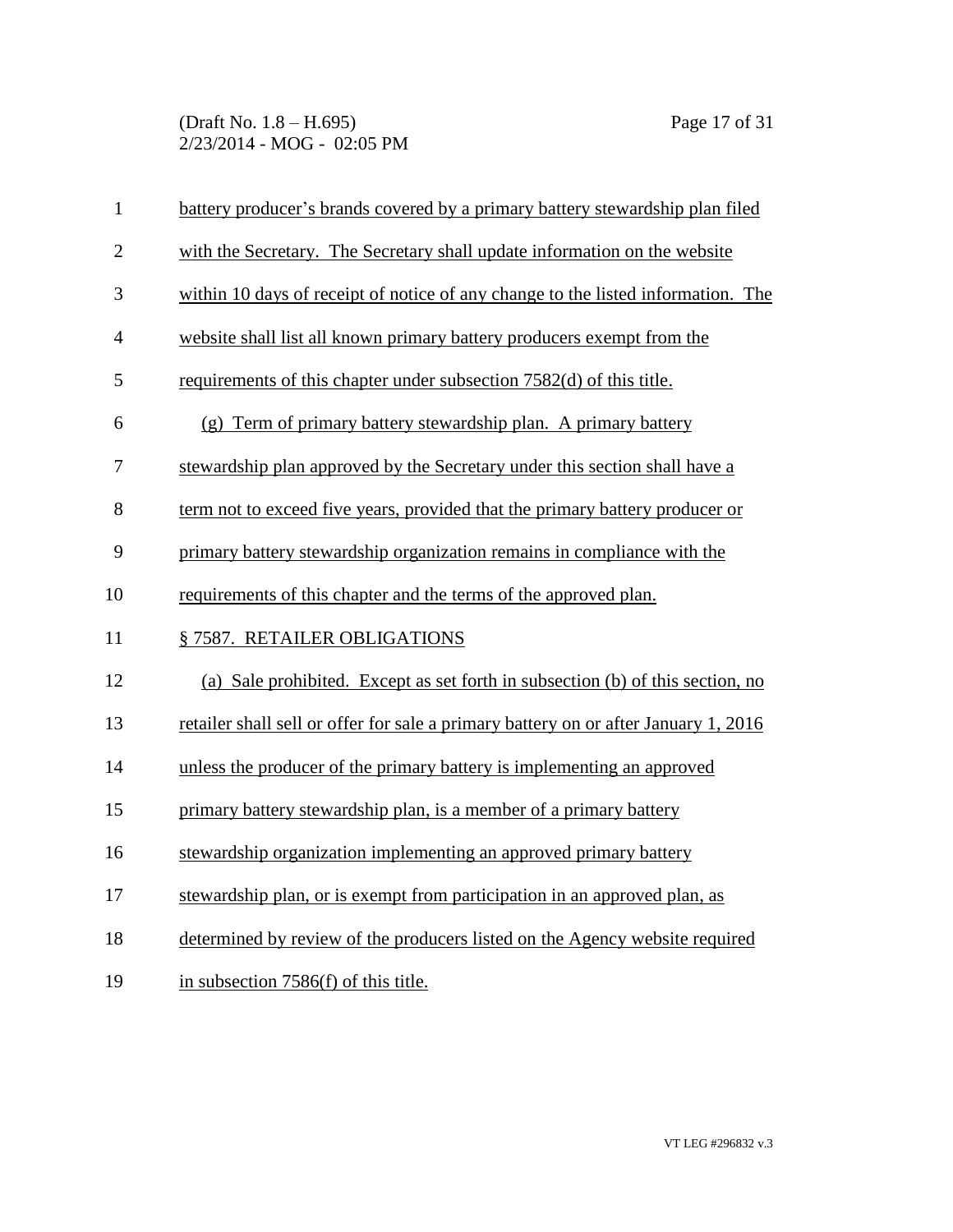(Draft No. 1.8 – H.695) Page 18 of 31 2/23/2014 - MOG - 02:05 PM

| $\mathbf{1}$   | (b) Inventory exception; expiration or revocation of producer registration.       |
|----------------|-----------------------------------------------------------------------------------|
| $\overline{2}$ | A retailer shall not be responsible for an unlawful sale of a primary battery     |
| 3              | under this subsection if:                                                         |
| $\overline{4}$ | (1) the retailer purchased the primary battery prior to January 1, 2016           |
| 5              | and sells the primary battery on or before January 1, 2017; or                    |
| 6              | (2) the producer's primary battery stewardship plan expired or was                |
| 7              | revoked, and the retailer took possession of the in-store inventory of primary    |
| 8              | batteries prior to the expiration or revocation of the producer's primary battery |
| 9              | stewardship plan.                                                                 |
| 10             | (c) Educational material. A producer or primary battery stewardship               |
| 11             | organization supplying primary batteries to a retailer shall provide the retailer |
| 12             | with educational materials describing collection opportunities for primary        |
| 13             | batteries. The retailer shall make the educational materials available to         |
| 14             | consumers.                                                                        |
| 15             | Subchapter 3. Registration of Rechargeable Battery                                |
| 16             | <b>Stewardship Organization</b>                                                   |
| 17             | § 7588. REGISTRATION OF RECHARGEABLE BATTERY                                      |
| 18             | STEWARDSHIP ORGANIZATION                                                          |
| 19             | (a) A rechargeable battery steward or rechargeable battery stewardship            |
| 20             | organization shall register with the Secretary in order to seek reimbursement     |
| 21             | under subchapter 4 of this chapter.                                               |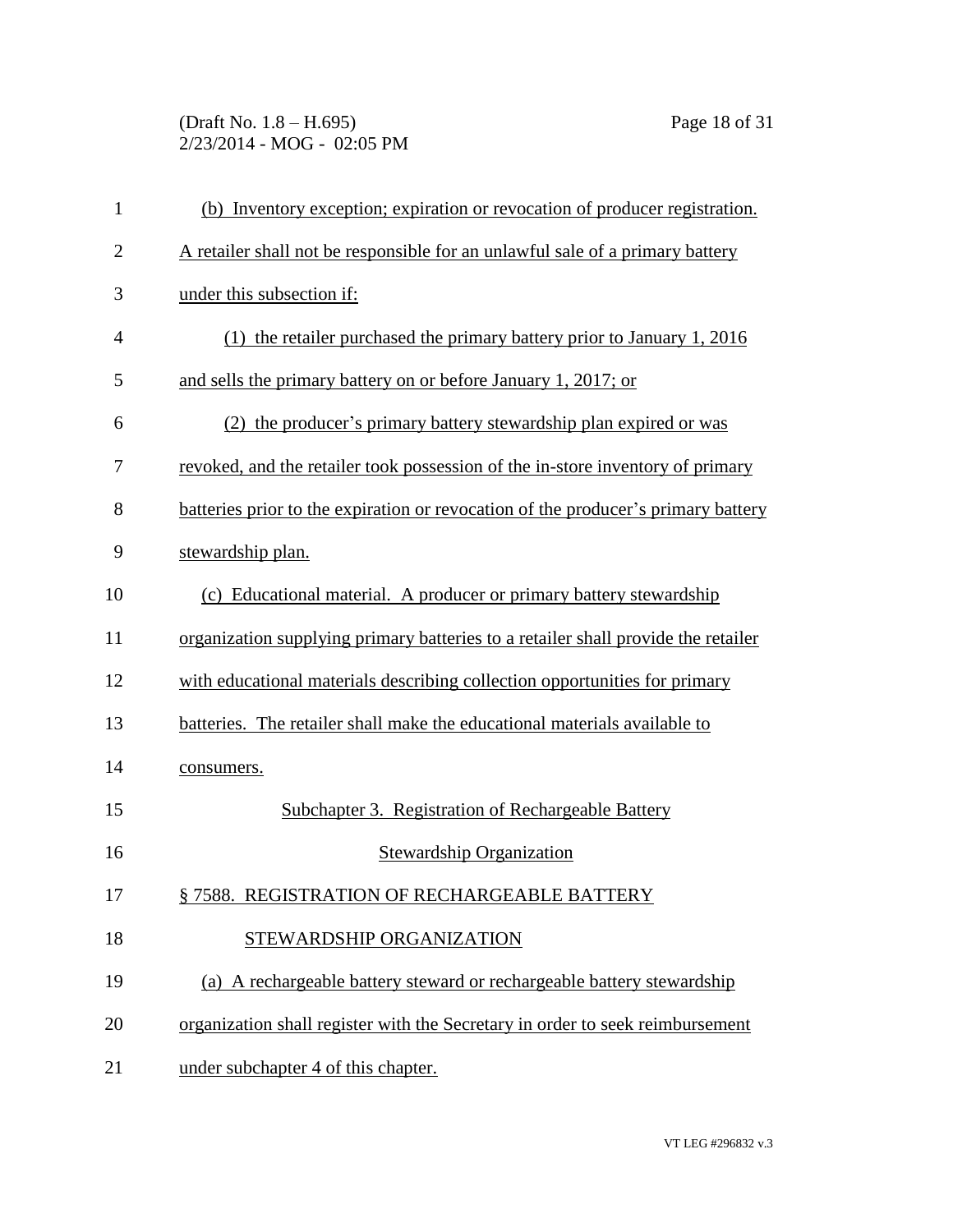(Draft No. 1.8 – H.695) Page 19 of 31 2/23/2014 - MOG - 02:05 PM

| $\mathbf{1}$   | (b) The Secretary shall register a rechargeable battery steward or              |
|----------------|---------------------------------------------------------------------------------|
| $\overline{c}$ | rechargeable battery stewardship organization upon:                             |
| 3              | (1) submission of a registration form, provided by the Secretary, that          |
| 4              | includes:                                                                       |
| 5              | (A) the name of a rechargeable battery steward implementing an                  |
| 6              | individual program or a list of the producers participating in a rechargeable   |
| 7              | battery stewardship organization; and                                           |
| 8              | (B) the name, address, and contact information of a person                      |
| 9              | responsible for implementing the rechargeable battery stewardship program;      |
| 10             | (2) a determination by the Secretary that the rechargeable battery              |
| 11             | steward or rechargeable battery stewardship organization offers to              |
| 12             | municipalities, certified solid waste management facilities, and retailers a    |
| 13             | year-round free collection and recycling program.                               |
| 14             | Subchapter 4. Reimbursement                                                     |
| 15             | § 7589. REIMBURSEMENT; AUTHORIZATION                                            |
| 16             | (a) Reimbursement of primary battery producers.                                 |
| 17             | (1) A producer or a primary battery stewardship organization operating          |
| 18             | under an approved primary battery stewardship plan that collects primary        |
| 19             | batteries or rechargeable batteries that are not listed under its approved plan |
| 20             | shall be entitled to reimbursement from the following entities of direct costs  |
| 21             | per unit of weight incurred in collecting the batteries:                        |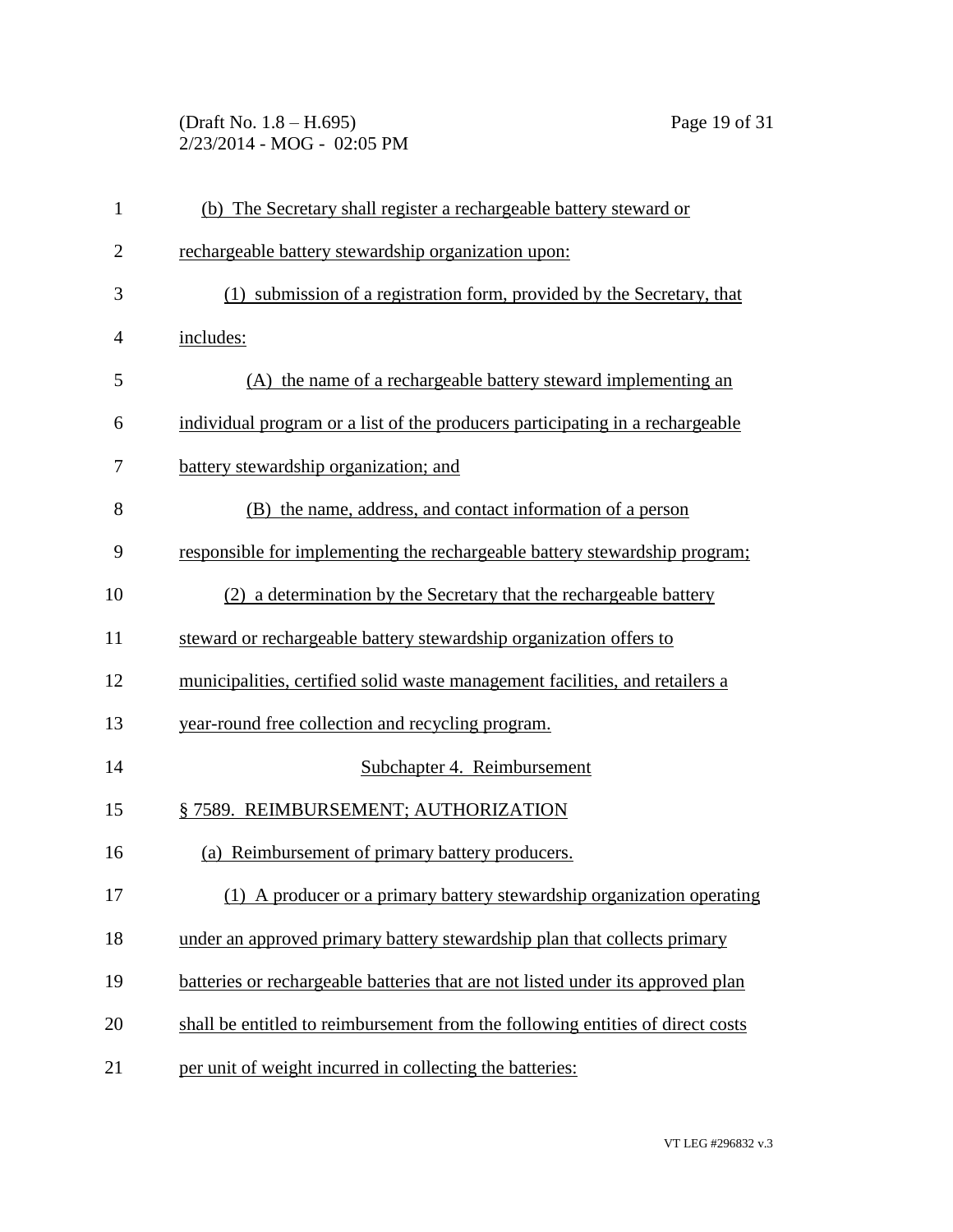(Draft No. 1.8 – H.695) Page 20 of 31 2/23/2014 - MOG - 02:05 PM

| $\mathbf{1}$   | (A) the producer of the collected primary battery or the primary                |
|----------------|---------------------------------------------------------------------------------|
| $\overline{2}$ | battery stewardship organization representing the producer of the collected     |
| 3              | primary battery; or                                                             |
| 4              | (B) the rechargeable battery steward responsible for the collected              |
| 5              | rechargeable batteries, or where the rechargeable battery steward responsible   |
| 6              | for the collected rechargeable batteries is participating in a rechargeable     |
| 7              | battery stewardship organization, the stewardship organization.                 |
| 8              | (2) Reimbursement may be requested by a collecting primary battery              |
| 9              | producer or primary battery stewardship organization only after that producer   |
| 10             | has achieved the collection rate performance goal approved by the Secretary     |
| 11             | under section 7584 of this title.                                               |
| 12             | (b) Reimbursement of rechargeable battery stewardship organization. A           |
| 13             | registered rechargeable battery steward or rechargeable battery stewardship     |
| 14             | organization shall be entitled to reimbursement from the producer of the        |
| 15             | collected primary battery or the primary battery stewardship organization       |
| 16             | representing the producer of the collected primary battery.                     |
| 17             | (c)<br>Direct costs. Under this subchapter, reimbursement shall be allowed      |
| 18             | only for those direct costs incurred in collecting the batteries subject to the |
| 19             | reimbursement request. Direct costs include costs of collection, transport,     |
| 20             | recycling, and other methods of disposition identified in a primary battery     |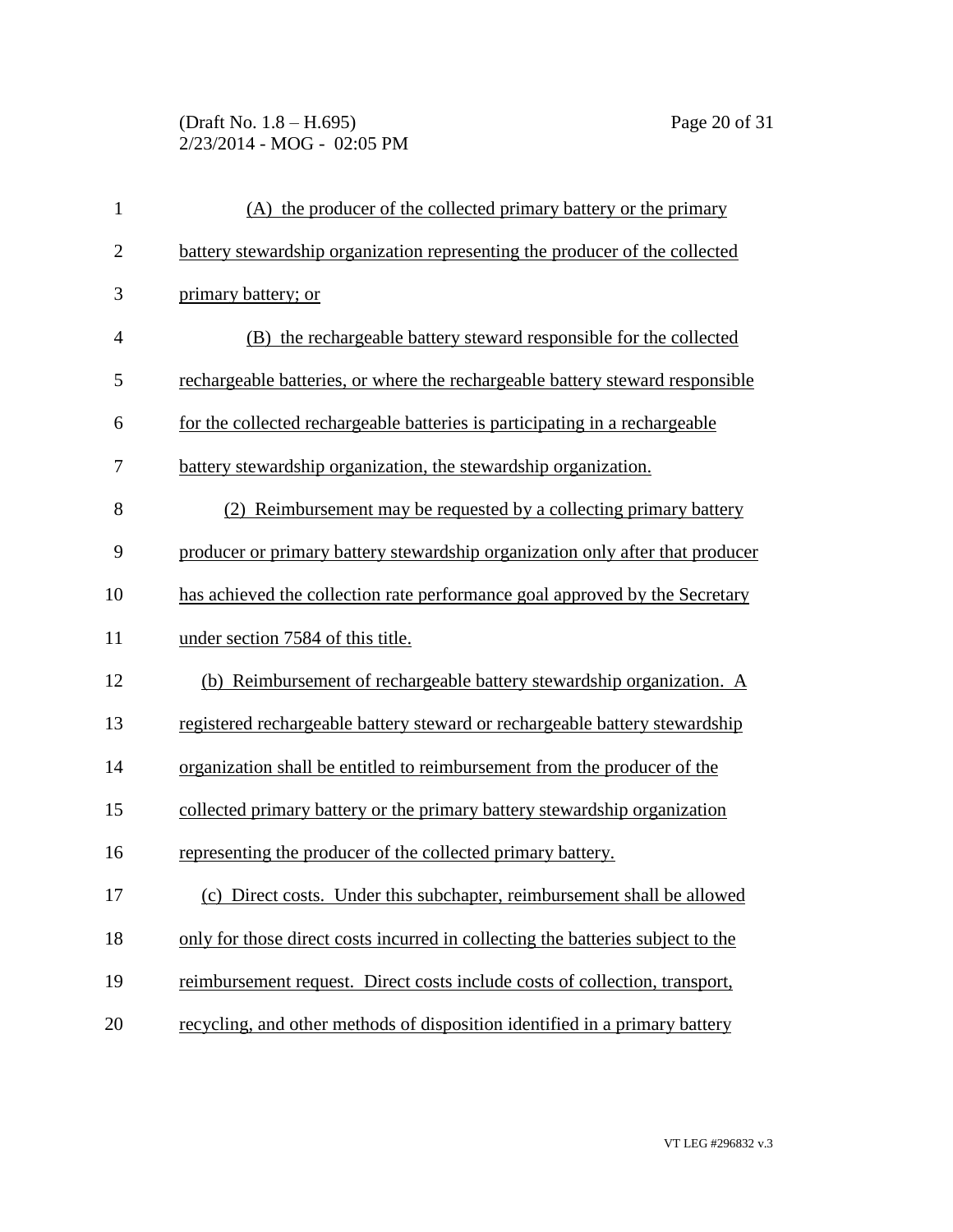(Draft No. 1.8 – H.695) Page 21 of 31 2/23/2014 - MOG - 02:05 PM

| $\mathbf{1}$   | stewardship plan approved pursuant to section 7586 of this title, plus an         |
|----------------|-----------------------------------------------------------------------------------|
| $\overline{2}$ | additional negotiated amount not to exceed 10 percent of the direct costs.        |
| 3              | § 7590. REIMBURSEMENT PROCESS                                                     |
| $\overline{4}$ | (a) Reimbursement request.                                                        |
| 5              | (1) A primary battery producer, primary battery stewardship                       |
| 6              | organization, or rechargeable battery stewardship organization that incurs        |
| 7              | reimbursable direct costs under section 7589 of this title shall submit a request |
| 8              | to the producer of the collected primary battery or the primary battery           |
| 9              | stewardship organization in which the producer is participating or the            |
| 10             | rechargeable battery stewardship organization responsible for the collected       |
| 11             | rechargeable battery.                                                             |
| 12             | (2) A producer or primary battery stewardship organization or                     |
| 13             | rechargeable battery stewardship organization that receives a request for         |
| 14             | reimbursement may, prior to payment and within 30 days of receipt of the          |
| 15             | request for reimbursement, request an independent audit of submitted              |
| 16             | reimbursement costs.                                                              |
| 17             | (3) The independent auditor shall be responsible for verifying the                |
| 18             | reasonableness of the reimbursement request, including the costs sought for       |
| 19             | reimbursement, the amount of reimbursement, and the direct costs assessed by      |
| 20             | each of the two programs.                                                         |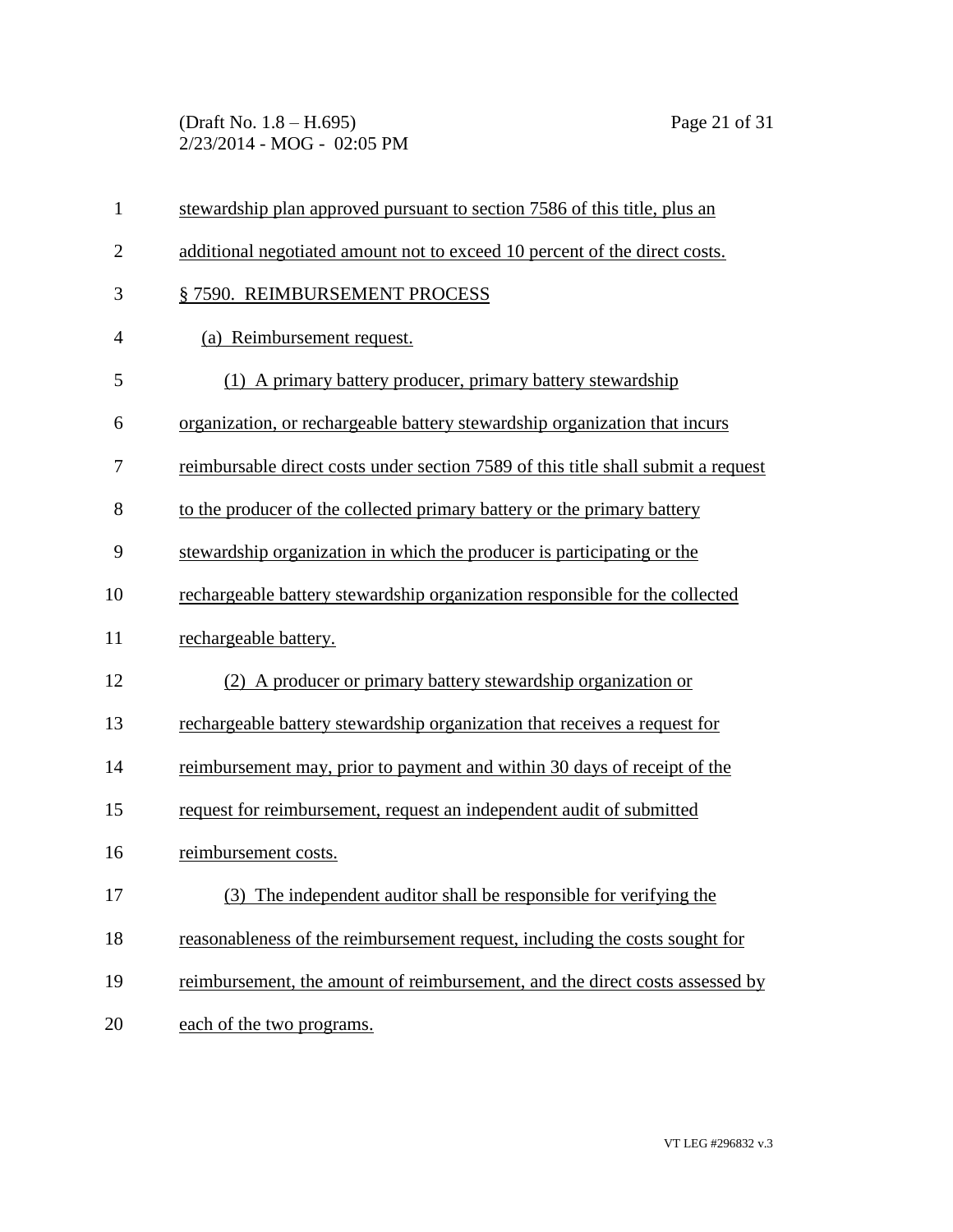(Draft No. 1.8 – H.695) Page 22 of 31 2/23/2014 - MOG - 02:05 PM

| $\mathbf{1}$   | (4) If the independent audit confirms the reasonableness of the                 |
|----------------|---------------------------------------------------------------------------------|
| $\overline{2}$ | reimbursement request, the producer, primary battery stewardship                |
| 3              | organization, or rechargeable battery stewardship organization requesting the   |
| $\overline{4}$ | audit shall pay the cost of the audit and the amount of the reimbursement       |
| 5              | calculated by the independent auditor. If the independent audit indicates the   |
| 6              | reimbursement request was not reasonable, the producer or primary battery       |
| 7              | stewardship organization that initiated the reimbursement request shall pay the |
| 8              | cost of the audit and the amount of the reimbursement calculated by the         |
| 9              | independent auditor.                                                            |
| 10             | (b) Role of Agency. The Agency shall not be required to provide                 |
| 11             | assistance or otherwise participate in a reimbursement request, audit, or other |
| 12             | action under this section, unless subject to subpoena before a court of         |
| 13             | jurisdiction.                                                                   |
| 14             | Subchapter 5. Private Right of Action                                           |
| 15             | § 7591. PRIVATE RIGHT OF ACTION                                                 |
| 16             | (a) Action against producer with no primary battery stewardship plan. A         |
| 17             | producer or a primary battery stewardship organization implementing an          |
| 18             | approved primary battery stewardship plan in compliance with the                |
| 19             | requirements of this chapter may bring a civil action against another producer  |
| 20             | or primary battery stewardship organization for damages when:                   |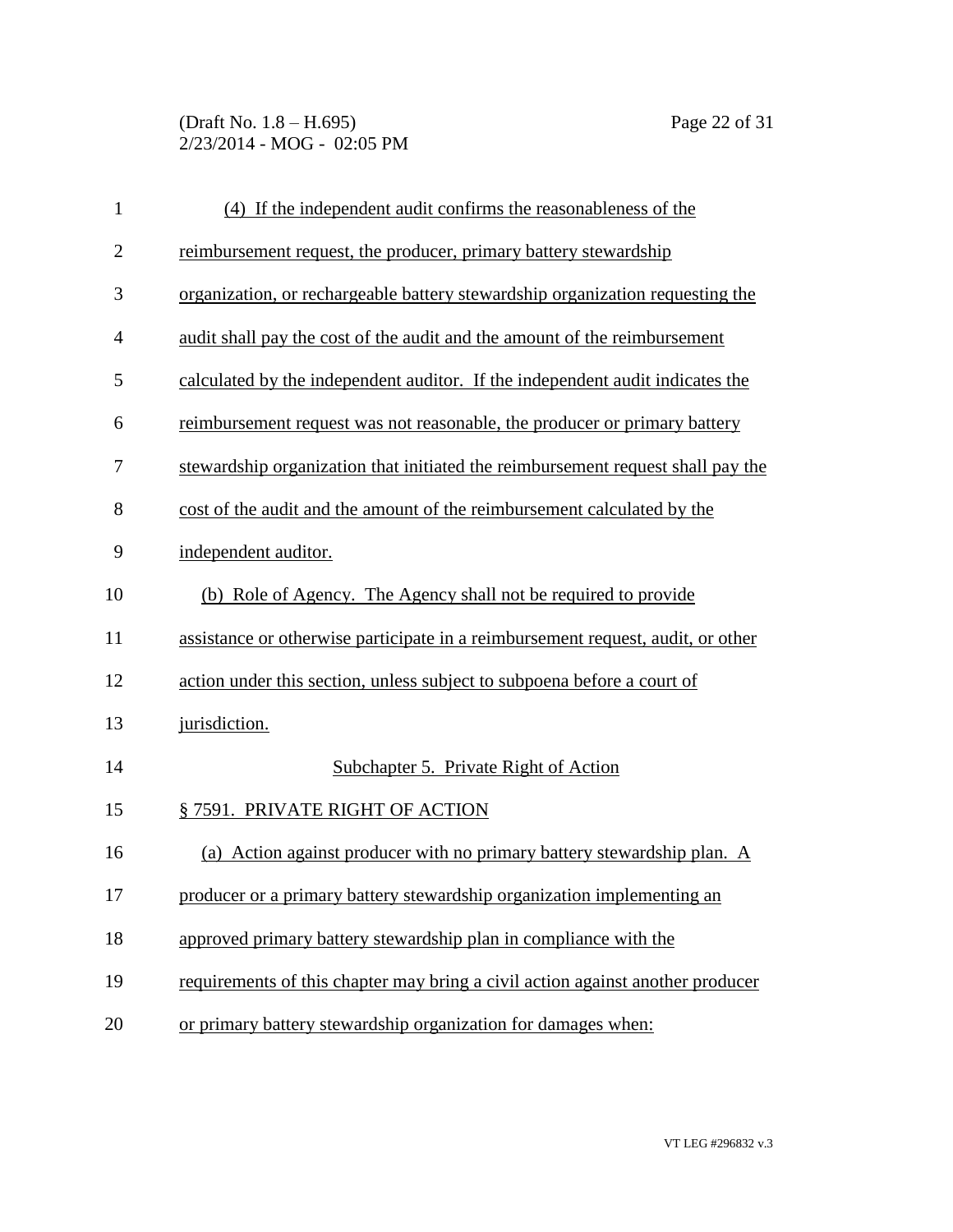(Draft No. 1.8 – H.695) Page 23 of 31 2/23/2014 - MOG - 02:05 PM

| $\mathbf{1}$   | (1) the plaintiff producer or primary battery stewardship organization            |
|----------------|-----------------------------------------------------------------------------------|
| $\overline{2}$ | incurs more than \$1,000.00 in actual direct costs collecting, handling,          |
| 3              | recycling, or properly disposing of primary batteries sold or offered for sale in |
| $\overline{4}$ | the State by that other producer;                                                 |
| 5              | (2) the producer from whom damages are sought:                                    |
| 6              | (A) can be identified as the producer of the collected batteries from a           |
| 7              | brand or marking on the discarded battery or from other information available     |
| 8              | to the plaintiff producer or primary battery stewardship organization; and        |
| 9              | (B) does not operate or participate in an approved primary battery                |
| 10             | stewardship organization in the State or is not otherwise in compliance with      |
| 11             | the requirements of this chapter.                                                 |
| 12             | (b) Action against producer with an approved primary battery stewardship          |
| 13             | plan. A producer or primary battery stewardship organization in compliance        |
| 14             | with the requirements of this chapter may bring a civil action for damages        |
| 15             | against another producer or primary battery stewardship organization in the       |
| 16             | State that is in compliance with the requirements of this chapter provided that   |
| 17             | the conditions of subsection (e) of this section have been met.                   |
| 18             | (c) Action against rechargeable battery stewardship organization. A               |
| 19             | producer or primary battery stewardship organization implementing an              |
| 20             | approved primary battery stewardship plan in compliance with the                  |
| 21             | requirements of this chapter may bring a civil action for damages against a       |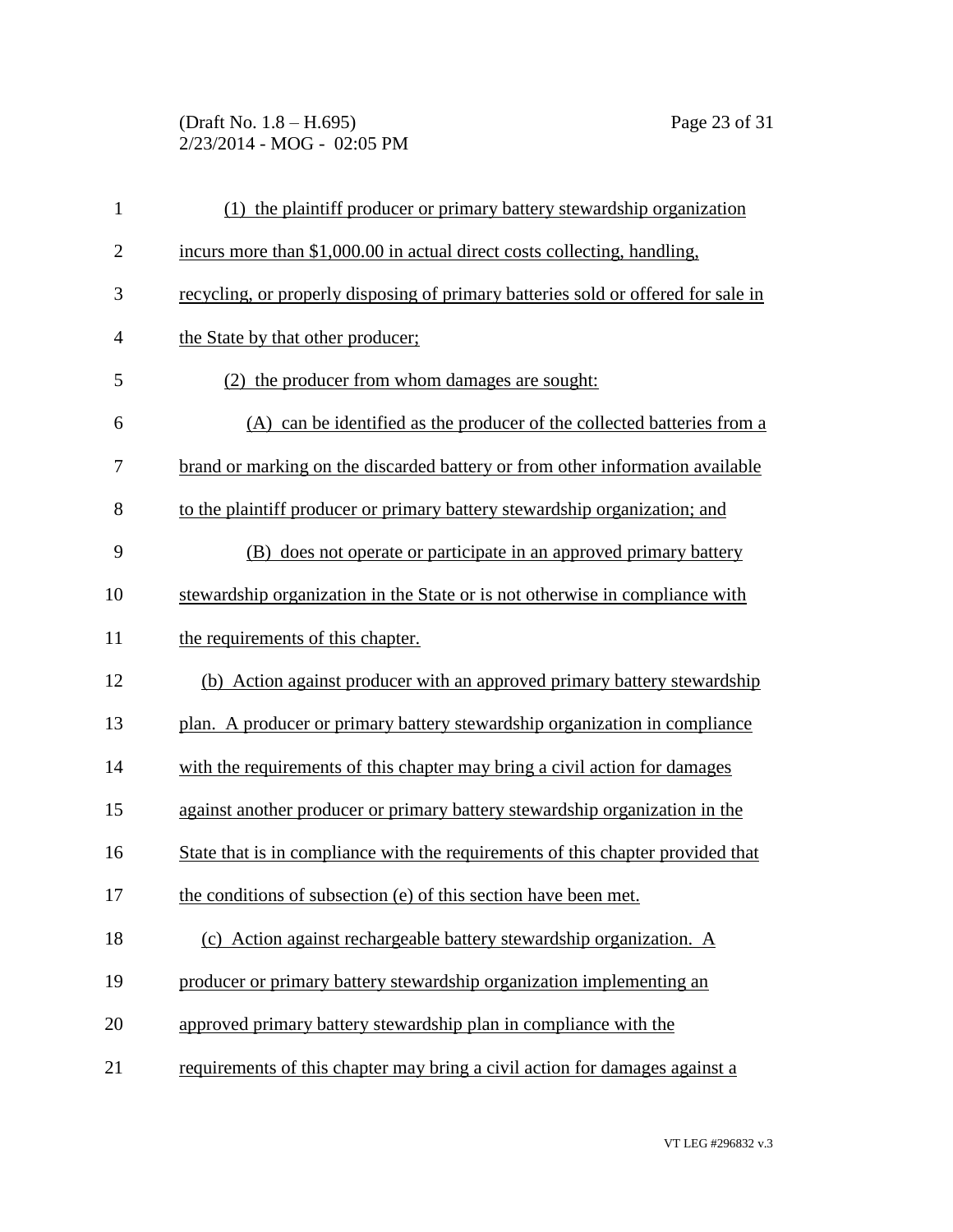(Draft No. 1.8 – H.695) Page 24 of 31 2/23/2014 - MOG - 02:05 PM

| $\mathbf{1}$   | rechargeable battery stewardship organization registered by the Secretary     |
|----------------|-------------------------------------------------------------------------------|
| $\overline{2}$ | provided that the conditions of subsection (e) of this section have been met. |
| 3              | (d) Action by rechargeable battery stewardship organization. A                |
| $\overline{4}$ | rechargeable battery steward may bring a civil action for damages against a   |
| 5              | primary battery producer or primary battery stewardship organization that is  |
| 6              | implementing an approved primary battery stewardship plan in the State        |
| 7              | provided that the conditions of subsection (e) of this section have been met. |
| 8              | (e) Condition precedent to cause of action. Except as authorized under        |
| 9              | subsection (a) of this section, a cause of action under this section shall be |
| 10             | allowed only if:                                                              |
| 11             | (1) a plaintiff producer, primary battery stewardship organization or         |
| 12             | rechargeable battery stewardship organization submitted a reimbursement       |
| 13             | request to another producer, primary battery stewardship organization, or     |
| 14             | rechargeable battery stewardship organization under subchapter 4 of this      |
| 15             | chapter; and                                                                  |
| 16             | the plaintiff producer, primary battery stewardship organization or<br>(2)    |
| 17             | rechargeable battery stewardship organization does not receive reimbursement  |
| 18             | within:                                                                       |
| 19             | (A) 90 days of the reimbursement request, if no independent audit is          |
| 20             | requested under subchapter 4 of this chapter; or                              |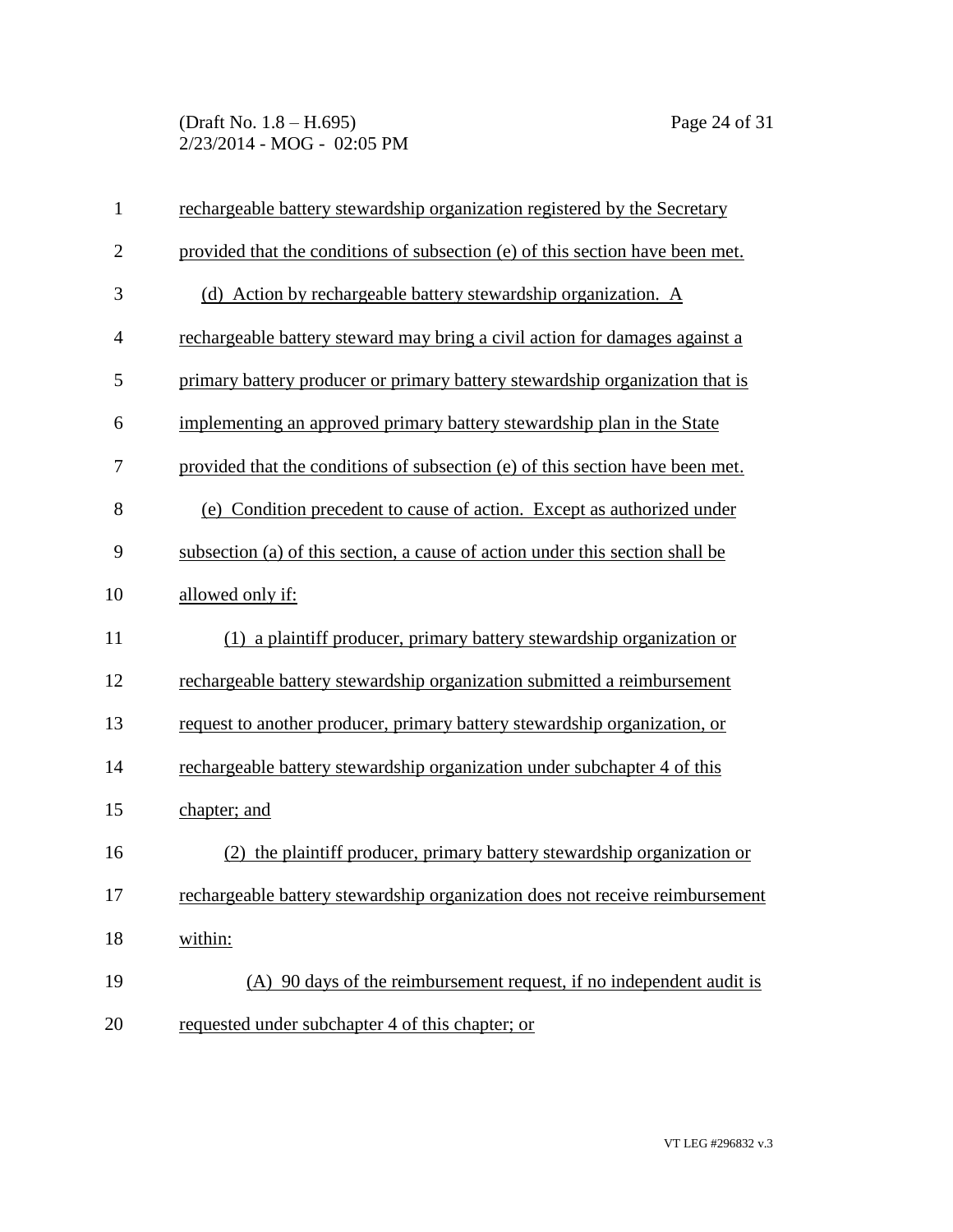(Draft No. 1.8 – H.695) Page 25 of 31 2/23/2014 - MOG - 02:05 PM

| $\mathbf{1}$   | (B) 60 days after completion of an audit if an independent audit is              |
|----------------|----------------------------------------------------------------------------------|
| $\mathbf{2}$   | requested under subchapter 4 of this chapter, and the audit confirms the         |
| 3              | validity of the reimbursement request.                                           |
| $\overline{4}$ | (f) Action against individual producer or steward.                               |
| 5              | (1) A civil action under this section may be brought against an                  |
| 6              | individual primary battery producer or an individual rechargeable battery        |
| 7              | steward only if the primary battery producer is implementing its own primary     |
| 8              | battery stewardship plan, the primary battery producer has failed to register to |
| 9              | participate in a primary battery stewardship plan, or the rechargeable battery   |
| 10             | steward is implementing its own registered rechargeable battery stewardship      |
| 11             | organization.                                                                    |
| 12             | (2) A primary battery producer participating in an approved primary              |
| 13             | battery stewardship plan covering multiple producers or a rechargeable battery   |
| 14             | steward participating in a rechargeable battery stewardship organization         |
| 15             | representing multiple stewards shall not be sued individually for                |
| 16             | reimbursement.                                                                   |
| 17             | (3) An action against a primary battery producer participating in a              |
| 18             | primary battery stewardship plan covering multiple producers or an action        |
| 19             | against a rechargeable battery steward participating in a rechargeable battery   |
| 20             | stewardship organization shall be brought against the stewardship organization   |
| 21             | implementing the plan.                                                           |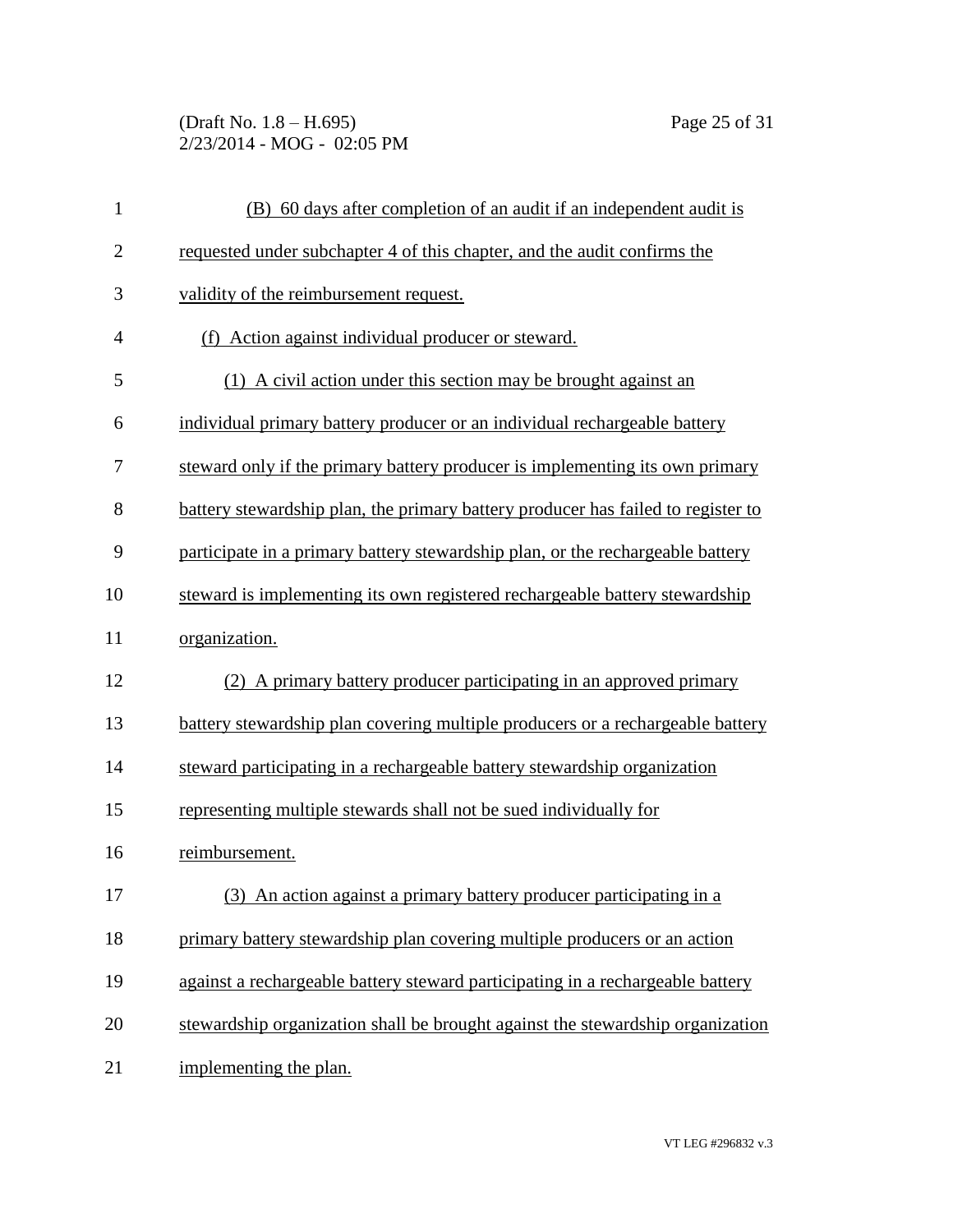(Draft No. 1.8 – H.695) Page 26 of 31 2/23/2014 - MOG - 02:05 PM

| $\mathbf{1}$   | (g) Role of Agency. The Agency shall not be a party to or be required to          |
|----------------|-----------------------------------------------------------------------------------|
| $\overline{2}$ | provide assistance or otherwise participate in a civil action authorized under    |
| 3              | this section solely due to its regulatory requirements under this chapter, unless |
| $\overline{4}$ | subject to subpoena before a court of jurisdiction.                               |
| 5              | (h) Damages; definitions. As used in this section, "damages" means the            |
| 6              | actual, direct costs a plaintiff producer, primary battery stewardship            |
| 7              | organization, or rechargeable battery stewardship organization incurs in          |
| 8              | collecting, handling, recycling, or properly disposing of primary batteries       |
| 9              | reasonably identified as having originated from another primary battery           |
| 10             | producer, primary battery stewardship organization, or rechargeable battery       |
| 11             | stewardship organization.                                                         |
| 12             | Subchapter 6. General Provisions                                                  |
| 13             | § 7592. CONFIDENTIALITY OF SUBMITTED DATA                                         |
| 14             | (a) Confidentiality. Reports and data submitted under this chapter shall be       |
| 15             | available for public inspection and copying, provided that:                       |
| 16             | Information protected under the Uniform Trade Secrets Act, as                     |
| 17             | codified under 9 V.S.A. chapter 143, or under the trade secret exemption under    |
| 18             | 1 V.S.A. $\S 317(c)(9)$ shall be exempt from public inspection and copying under  |
| 19             | the Public Records Act.                                                           |
| 20             | (2) The Secretary may publish information confidential under                      |
| 21             | subdivision (1) of this subsection in a summary or aggregated form that does      |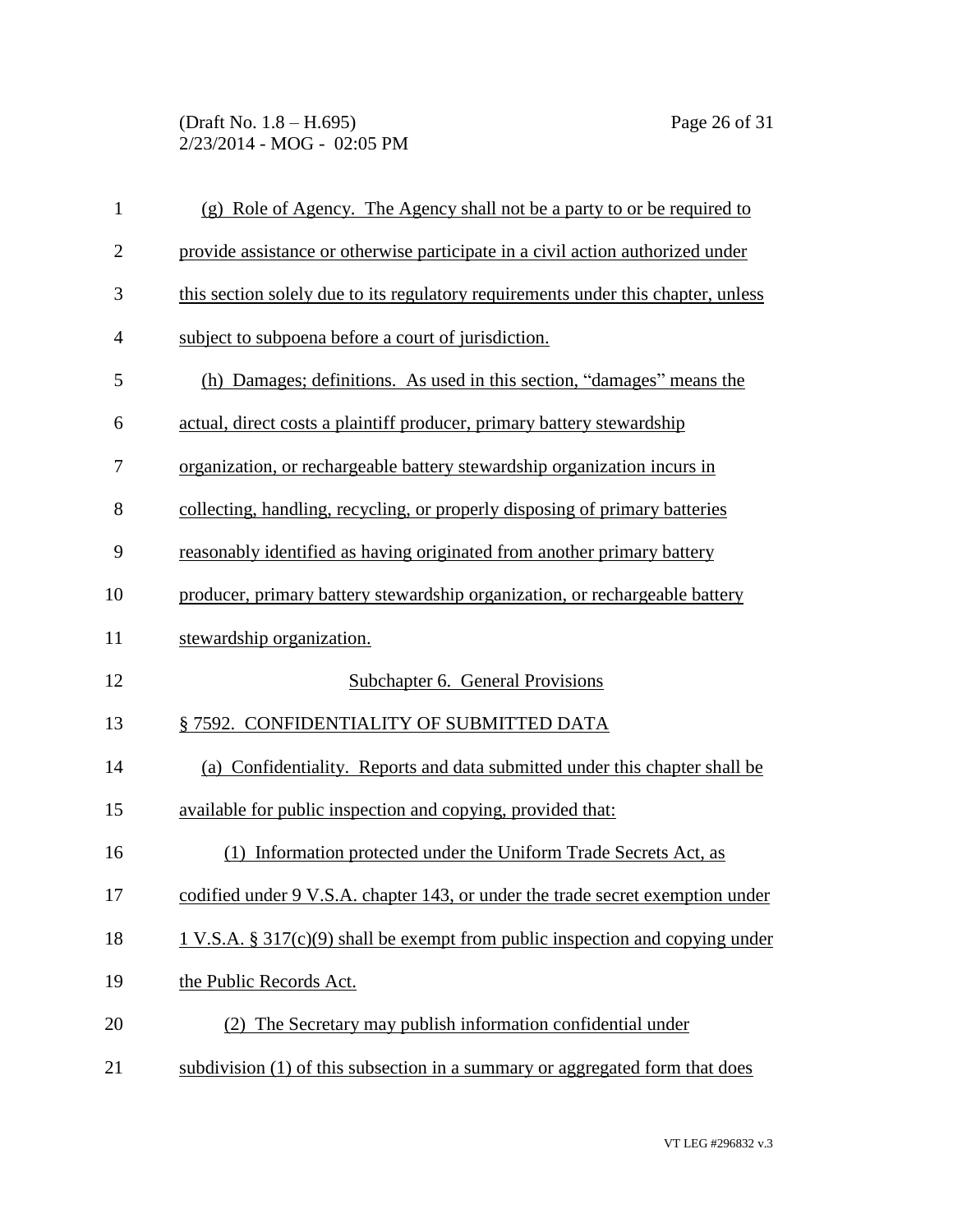(Draft No. 1.8 – H.695) Page 27 of 31 2/23/2014 - MOG - 02:05 PM

| $\mathbf{1}$   | not directly or indirectly identify individual producers, battery stewards,       |
|----------------|-----------------------------------------------------------------------------------|
| $\mathbf{2}$   | distributors, or retailers.                                                       |
| 3              | (b) Omission of trade secret information. The Secretary may require, as a         |
| $\overline{4}$ | part of a report submitted under this chapter, that the producer, primary battery |
| 5              | stewardship organization, rechargeable battery steward, or rechargeable battery   |
| 6              | stewardship organization submit a report that does not contain trade secret       |
| 7              | information and is available for public inspection and review.                    |
| 8              | (c) Total weight of batteries. The total weight of batteries collected under      |
| 9              | an approved primary battery stewardship plan is not confidential business         |
| 10             | information under the Uniform Trade Secrets Act, as codified under 9 V.S.A.       |
| 11             | chapter 143, and shall be subject to inspection and review under the Public       |
| 12             | Records Act, 1 V.S.A chapter 5, subchapter 3.                                     |
| 13             | § 7593. ANTITRUST; CONDUCT AUTHORIZED                                             |
| 14             | (a) Activity authorized. A producer, group of producers, or primary battery       |
| 15             | stewardship organization implementing or participating in an approved             |
| 16             | primary battery stewardship plan under this chapter for the collection,           |
| 17             | transport, processing, and end-of-life management of primary batteries is         |
| 18             | individually or jointly immune from liability for the conduct under State laws    |
| 19             | relating to antitrust, restraint of trade, unfair trade practices, and other      |
| 20             | regulation of trade or commerce under 9 V.S.A. chapter 63, subchapter 1, to       |
| 21             | the extent that the conduct is reasonably necessary to plan, implement, and       |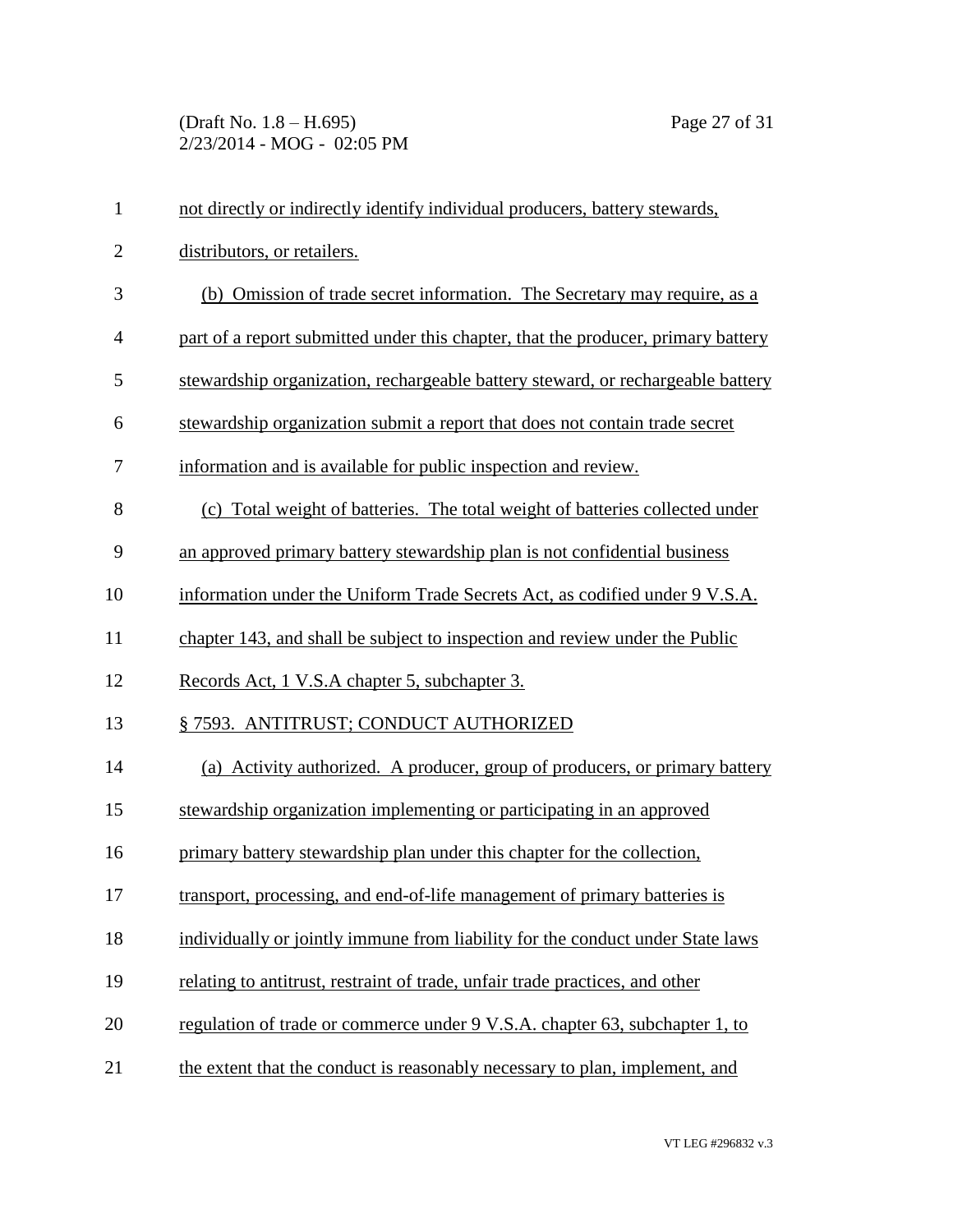(Draft No. 1.8 – H.695) Page 28 of 31 2/23/2014 - MOG - 02:05 PM

| $\mathbf{1}$   | comply with the producer's, group of producers', or primary battery              |
|----------------|----------------------------------------------------------------------------------|
| $\mathbf{2}$   | stewardship organization's chosen system for managing discarded primary          |
| 3              | batteries. This subsection shall also apply to conduct of a retailer or          |
| $\overline{4}$ | wholesaler participating in a producer or primary battery stewardship            |
| 5              | organization's approved primary battery stewardship plan when the conduct is     |
| 6              | necessary to plan and implement the producer's or primary battery stewardship    |
| 7              | organization's organized collection or recycling system for discarded batteries  |
| 8              | (b) Limitations on anti-trust activity. Subsection (a) of this section shall     |
| 9              | not apply to an agreement among producers, groups of producers, retailers,       |
| 10             | wholesalers, or primary battery stewardship organizations affecting the price of |
| 11             | primary batteries or any agreement restricting the geographic area in which, or  |
| 12             | customers to whom, primary batteries shall be sold.                              |
| 13             | §7594. ADMINISTRATIVE FEE                                                        |
| 14             | (a) Fees assessed. A primary battery producer or primary battery                 |
| 15             | stewardship organization shall pay a fee of \$15,000.00 annually for operation   |
| 16             | under a primary battery stewardship plan approved by the Secretary under         |
| 17             | section 7586 of this title.                                                      |
| 18             | (b) Disposition of fees. The fees collected under subsection (a) of this         |
| 19             | section shall be deposited in the Environmental Permit Fund under                |
| 20             | <u>3 V.S.A. § 2805.</u>                                                          |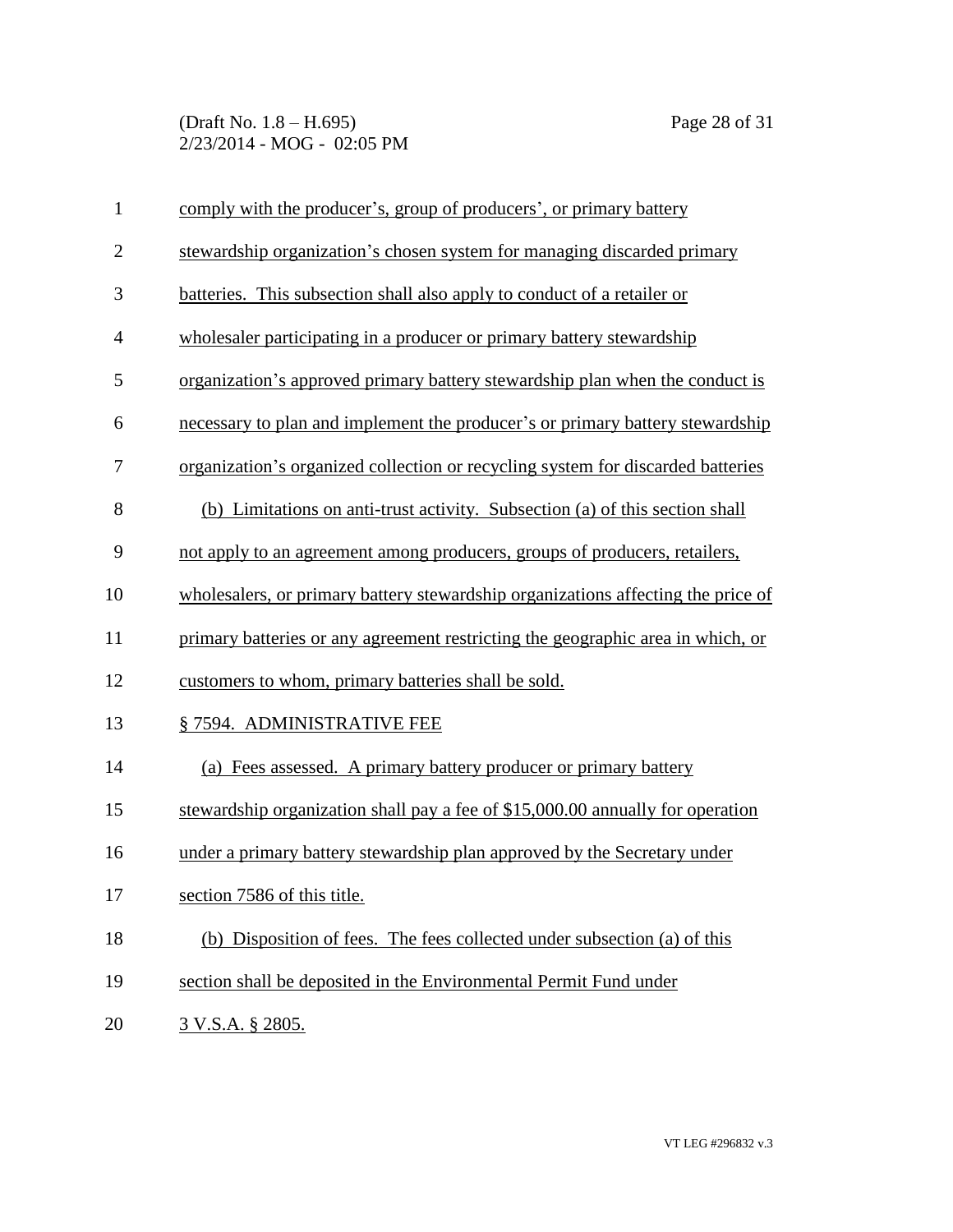(Draft No. 1.8 – H.695) Page 29 of 31 2/23/2014 - MOG - 02:05 PM

| $\mathbf{1}$   | § 7595. RULEMAKING; PROCEDURE                                                  |
|----------------|--------------------------------------------------------------------------------|
| $\mathbf{2}$   | The Secretary may adopt rules or procedures to implement the requirements      |
| 3              | of this chapter.                                                               |
| $\overline{4}$ | Sec. 2. AGENCY OF NATURAL RESOURCES REPORT ON                                  |
| 5              | IMPLEMENTATION OF PRIMARY BATTERY STEWARDSHIP                                  |
| 6              | On or before January 15, 2019, the Agency of Natural Resources shall           |
| 7              | submit to the House and Senate Committees on Natural Resources and Energy      |
| 8              | a report on the progress of the primary battery stewardship program under      |
| 9              | 10 V.S.A. chapter 168. The report shall include:                               |
| 10             | (1) the amount, by weight, of primary batteries and rechargeable               |
| 11             | batteries collected under approved primary battery stewardship plans;          |
| 12             | (2) the percentage of collected batteries not covered by or attributable to    |
| 13             | a primary battery producer implementing an approved primary battery            |
| 14             | stewardship plan or participating in an approved primary battery stewardship   |
| 15             | organization; and                                                              |
| 16             | (3) recommendation for any amendments to the requirements of                   |
| 17             | 10 V.S.A. chapter 168, including whether additional manufacturers of batteries |
| 18             | or battery containing products should be required to implement primary battery |
| 19             | stewardship plans.                                                             |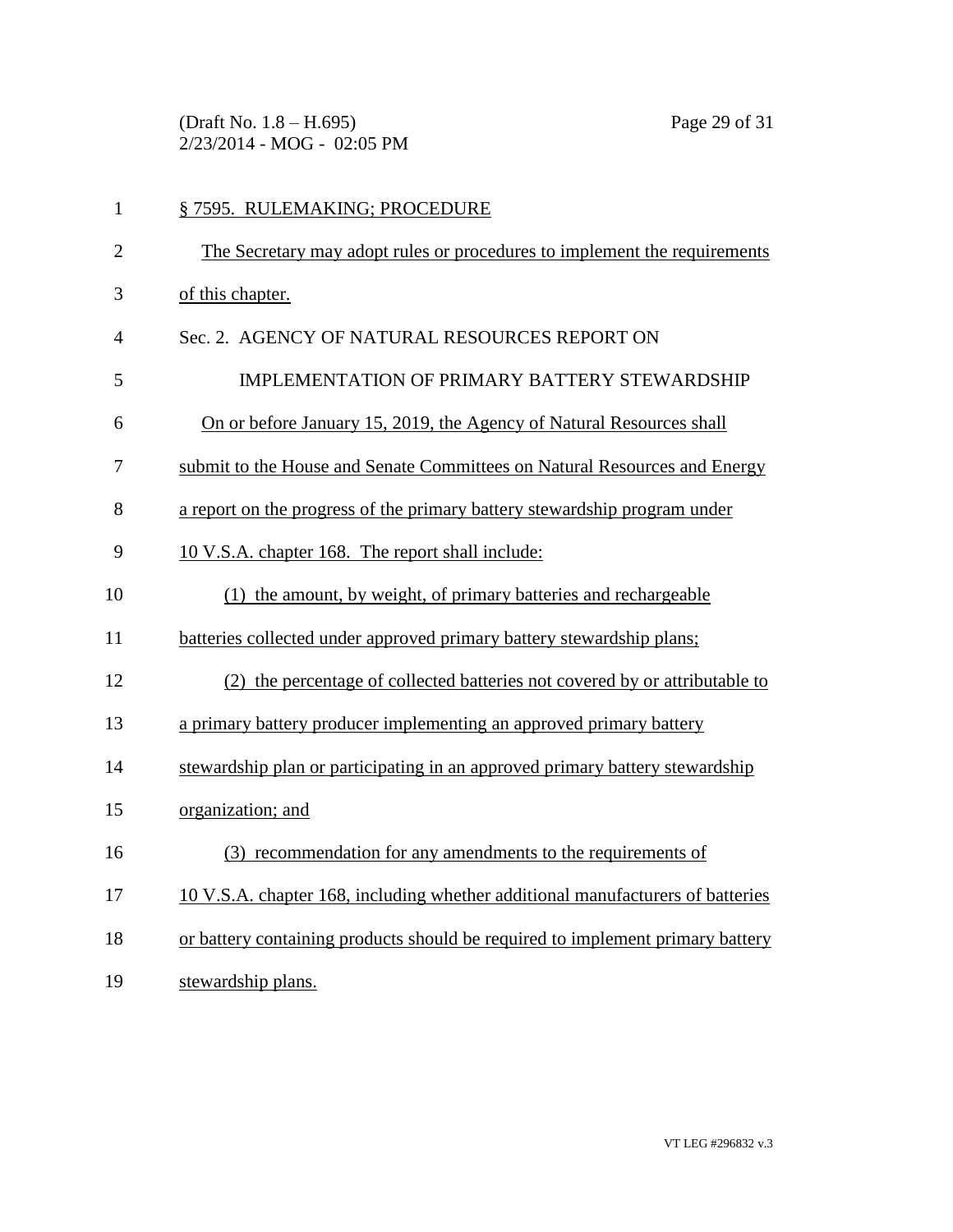(Draft No. 1.8 – H.695) Page 30 of 31 2/23/2014 - MOG - 02:05 PM

| $\mathbf{1}$   | Sec. 3. 10 V.S.A. $\S$ 8003(a) is amended to read:                              |
|----------------|---------------------------------------------------------------------------------|
| $\overline{2}$ | (a) The Secretary may take action under this chapter to enforce the             |
| 3              | following statutes and rules, permits, assurances, or orders implementing the   |
| $\overline{4}$ | following statutes:                                                             |
| 5              | * * *                                                                           |
| 6              | (22) 10 V.S.A. chapter 164A, collection and disposal of                         |
| 7              | mercury-containing lamps; and                                                   |
| 8              | (23) 24 V.S.A. § 2202a, relating to a municipality's adoption and               |
| 9              | implementation of a solid waste implementation plan that is consistent with the |
| 10             | State Solid Waste Plan; and                                                     |
| 11             | (24) 10 V.S.A. chapter 168, relating to the collection and disposal of          |
| 12             | primary batteries.                                                              |
| 13             | Sec. 4. 10 V.S.A. $\S$ 8503(a) is amended to read:                              |
| 14             | (a) This chapter shall govern all appeals of an act or decision of the          |
| 15             | Secretary, excluding enforcement actions under chapters 201 and 211 of this     |
| 16             | title and rulemaking, under the following authorities and under the rules       |
| 17             | adopted under those authorities:                                                |
| 18             | (1) The following provisions of this title:                                     |
| 19             | * * *                                                                           |
| 20             | (Q) chapter 164A (collection and disposal of mercury-containing                 |
| 21             | lamps).                                                                         |